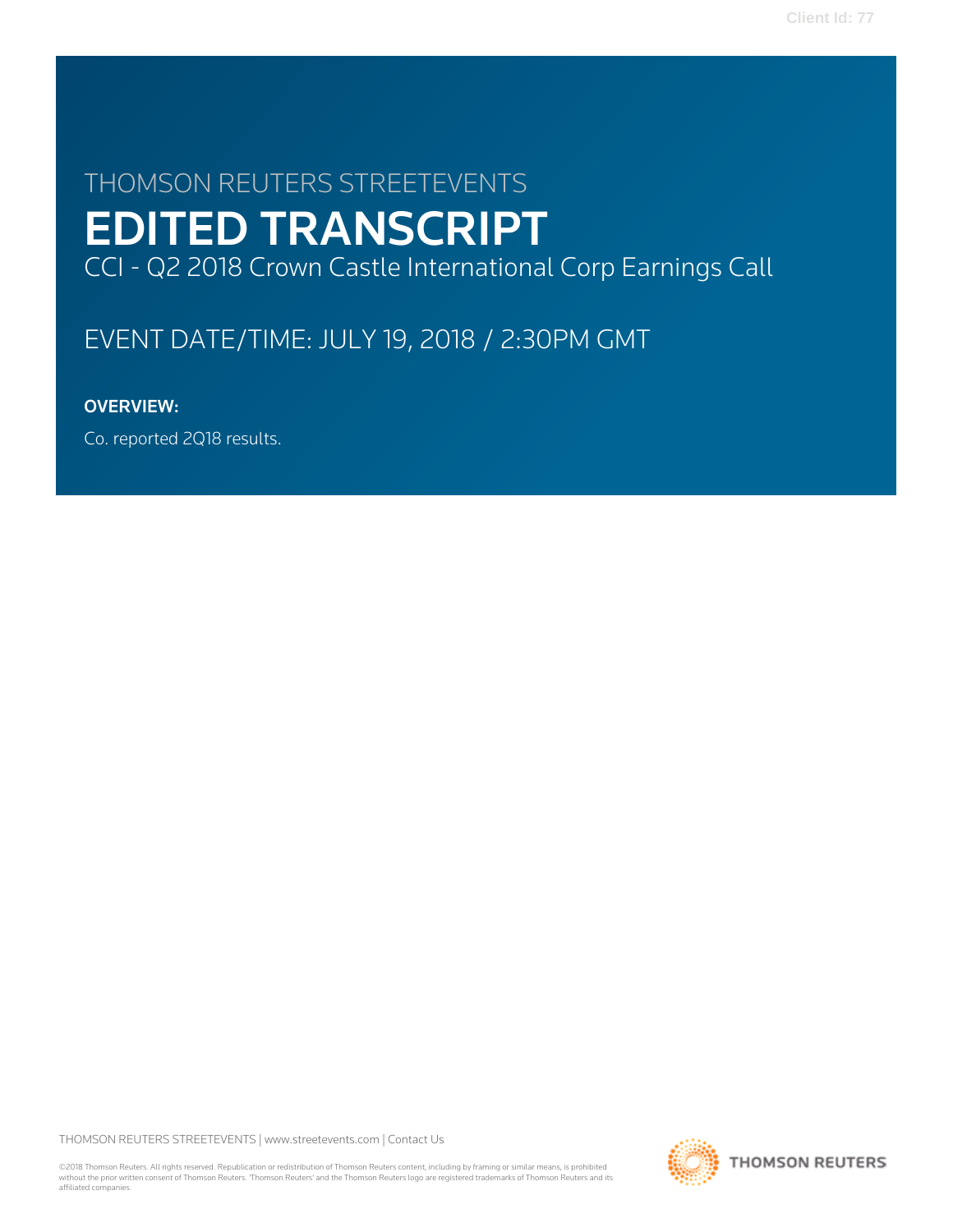# **CORPORATE PARTICIPANTS**

**[Benjamin Raymond Lowe](#page-1-0)** Crown Castle International Corp. (REIT) - VP of Corporate Finance **[Daniel K. Schlanger](#page-3-0)** Crown Castle International Corp. (REIT) - CFO, Senior VP & Treasurer **[Jay A. Brown](#page-2-0)** Crown Castle International Corp. (REIT) - President, CEO & Director

# **CONFERENCE CALL PARTICIPANTS**

**[Amir Rozwadowski](#page-12-0)** Barclays Bank PLC, Research Division - Director, Head of the U.S. Telecom Service and Comm Infra Research & Senior Research Analyst **[Batya Levi](#page-16-0)** UBS Investment Bank, Research Division - Executive Director and Research Analyst **[Brett Joseph Feldman](#page-8-0)** Goldman Sachs Group Inc., Research Division - Equity Analyst **[Colby Alexander Synesael](#page-13-0)** Cowen and Company, LLC, Research Division - MD and Senior Research Analyst **[David William Barden](#page-5-0)** BofA Merrill Lynch, Research Division - MD **[Jonathan Atkin](#page-6-0)** RBC Capital Markets, LLC, Research Division - MD and Senior Analyst **[Matthew Niknam](#page-11-0)** Deutsche Bank AG, Research Division - Director **[Nicholas Ralph Del Deo](#page-4-0)** MoffettNathanson LLC - Analyst **[Philip A. Cusick](#page-10-0)** JP Morgan Chase & Co, Research Division - MD and Senior Analyst **[Richard Hamilton Prentiss](#page-9-0)** Raymond James & Associates, Inc., Research Division - Head of Telecommunication Services Equity Research **[Robert Ari Gutman](#page-17-0)** Guggenheim Securities, LLC, Research Division - Senior Analyst **[Spencer Harris Kurn](#page-15-0)** New Street Research LLP - Analyst of Towers and Infrastructure **[Timothy Kelly Horan](#page-17-1)** Oppenheimer & Co. Inc., Research Division - MD and Senior Analyst **[Walter Paul Piecyk](#page-14-0)** BTIG, LLC, Research Division - Co-Head of Research and MD

# **PRESENTATION**

#### **Operator**

<span id="page-1-0"></span>Good day, and welcome to the Crown Castle International Q2 2018 Earnings Call. Today's conference is being recorded. At this time, I would like to turn the conference over to Ben Lowe. Please go ahead, sir.

#### **Benjamin Raymond Lowe** - Crown Castle International Corp. (REIT) - VP of Corporate Finance

Great. Thank you, Todd, and good morning, everyone. Thank you for joining us today as we review our second quarter 2018 results. With me on the call this morning are Jay Brown, Crown Castle's Chief Executive Officer; and Dan Schlanger, Crown Castle's Chief Financial Officer.

To aid the discussion, we have posted supplemental materials in the Investors section of our website at crowncastle.com, which we will refer to throughout the call this morning.

This conference call will contain forward-looking statements, which are subject to certain risks, uncertainties and assumptions, and actual results may vary materially from those expected. Information about potential factors which could affect our results is available in the press release and the Risk Factors sections of the company's SEC filings. Our statements are made as of today, July 19, 2018, and we assume no obligations to update any forward-looking statements.

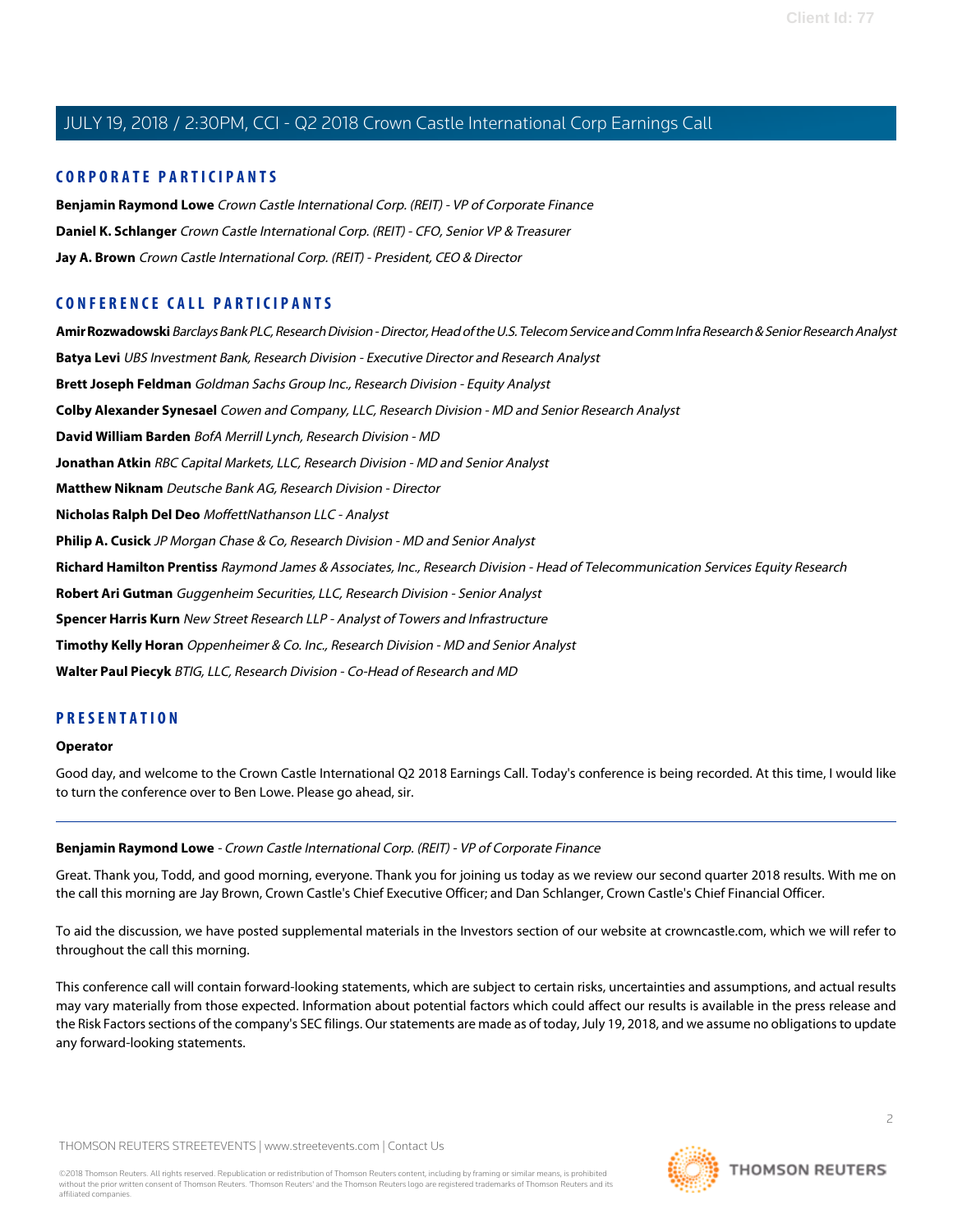In addition, today's call includes discussions of certain non-GAAP financial measures. Tables reconciling these non-GAAP financial measures are available in the supplemental information package in the Investors section of the company's website at crowncastle.com.

With that, I'll turn the call over to Jay.

## <span id="page-2-0"></span>**Jay A. Brown** - Crown Castle International Corp. (REIT) - President, CEO & Director

Thanks, Ben, and good morning, everyone. It's a great time to be a part of Crown Castle. We are uniquely positioned to win in our market due to our strategy, solutions and history. Over the past 2 decades, we have created an unmatched portfolio of more than 40,000 towers and 60,000 route miles of dense, high-capacity fiber in the top U.S. markets. As a result, our ability to offer customers integral components of leading-edge communication networks continues to drive our success while generating high returns for our shareholders as we share our assets across multiple tenants.

Based on industry fundamentals and expected growth, we think that the U.S. represents the best market in the world for communications infrastructure and that our differentiated strategy will capitalize on this compelling opportunity. With the positive momentum we are experiencing in our towers and fiber, we remain bullish on investing in our business to generate future growth while delivering dividend per share growth of 7% to 8% per year.

On the call this morning, I want to highlight 3 important themes I'm seeing in our business and the broader industry. First, we're delivering on another great year of growth in 2018. Secondly, we're capitalizing on the trends that continue to build across towers, small cells and fiber. And we are investing at very attractive returns as we build the communications networks of the future.

On the first point, we delivered another great quarter of financial results, reflecting the demand for our shared infrastructure assets and terrific execution by our team. As the volume of data delivered by both wireless and wired networks continues to grow, our customers are increasing the capacity of their networks by leasing access to our towers and fiber, which, in turn, generates growth in our cash flow. As a result, we remain on track to deliver approximately 10% growth in AFFO per share in 2018, with higher levels of new leasing activity across all of our business. The growth in cash flow supports our current annualized dividend of \$4.20 per share, representing 11% growth year-over-year. This growing dividend both aligns with our business model and provides a significant source of value to our shareholders.

Turning to the second point. Momentum continues to build across both towers and fiber with a growing backlog of committed new business. We are seeing persistent positive tailwinds across our business that are driving significant demand for our portfolio of shared infrastructure assets. On the tower side of the business, our customers are improving and densifying their networks by adding more equipment to their existing leases and adding new leases on our towers. As our customers invest more in their networks to keep up with the growing demand, our leasing activity remains on track to be higher in 2018 than it was last year.

Within our fiber business, those same underlying demand trends are also creating the need for our customers to deploy fiber-fed small cells at scale to further improve the quality of their networks. After starting the year off in the first quarter with a comparable number of small cell bookings to what we signed in all of 2016, we had another terrific quarter of bookings in the second quarter as our contracted pipeline of small cell nodes to be constructed continues to increase. Due primarily to the permitting and planning process, it typically takes us about 24 -- 18 to 24 months for these contracted nodes to be put on air and start generating revenue.

Consistent with our expectations, we continue to see very attractive returns on small cell investments with initial yields of 6% to 7% for the first tenant. And similar to towers, we're seeing demand for multiple tenants on the same asset, resulting in high incremental margins that grow the yields into the mid- to high teens. We expect these growth trends and attractive returns to hold. And if they do, we will continue to pursue discretionary investments that we believe will expand our long-term opportunity, which brings me to my third and final theme.

We are really excited about the investments we are making to build new assets that we expect will drive long-term growth in cash flow and dividends per share. We believe we're in the very early innings of a huge opportunity with fiber, which has become critical for wireless and wired networks.

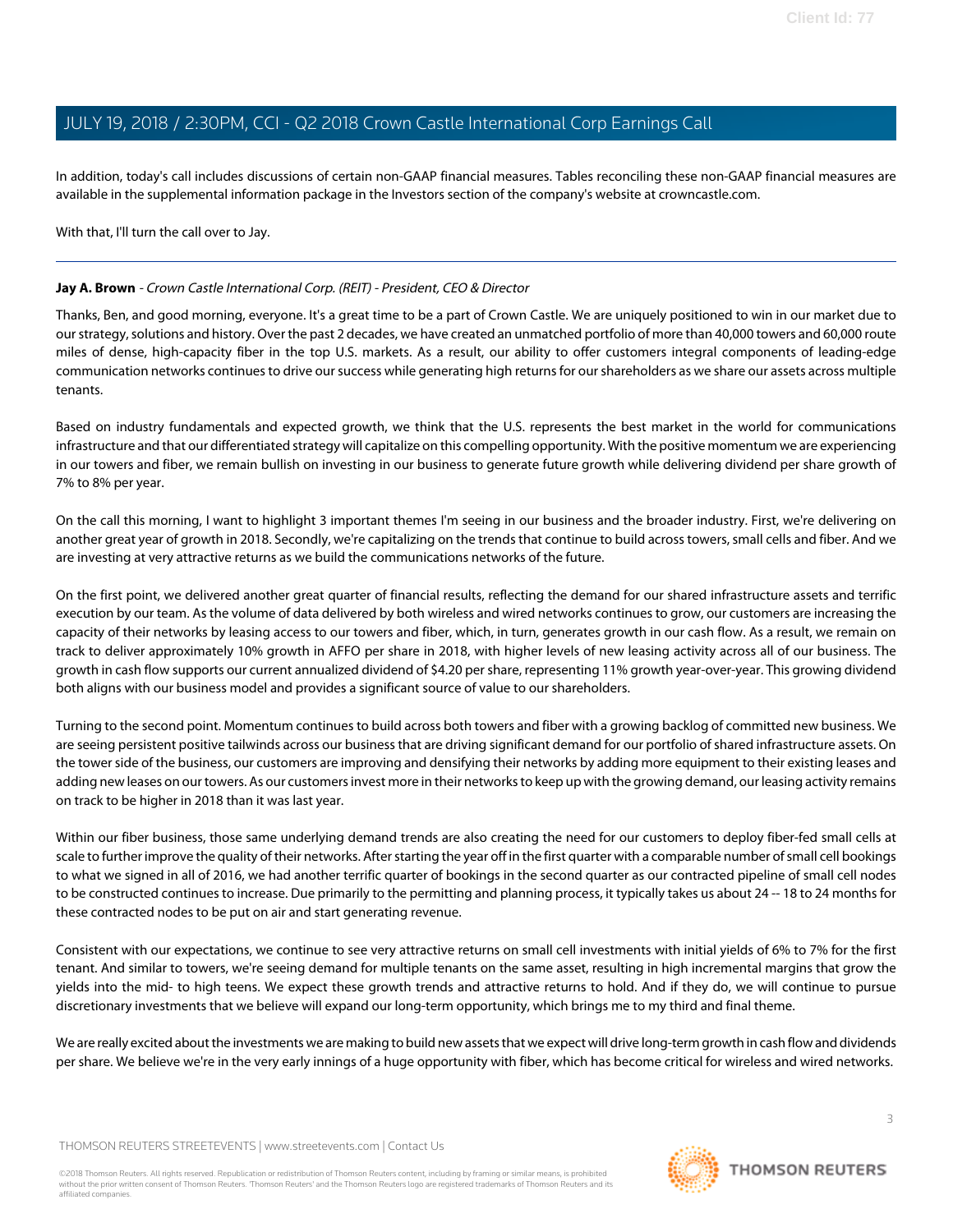Over the last several years, we have built and acquired more than 60,000 route miles of dense high-capacity fiber in the top markets, where we see the greatest long-term demand from multiple customers. While the current utilization of our fiber is less than a single-tenant tower, our current 8% yield is more than double what we saw when our towers only had 1 tenant. We are using the exact same playbook we used with towers by sharing the asset across multiple tenants to drive attractive returns, and it's playing out better than we could have expected. All of this increases our conviction to continue to invest in fiber, where the expected returns and opportunities meet our disciplined investment criteria.

As I reflect on my 19 years at Crown Castle, it's remarkable to me how similar the opportunity around small cells and fiber is to the early days of the tower business. When we were acquiring and building towers nearly 20 years ago, we were making significant upfront investments in assets with really skinny initial yields. This was based on our view at the time that we could increase the cash flows and yields on those assets over time as we added tenants.

Today, everyone agrees the tower business is a great business. But in the early days of towers, there was no shortage of skeptics who thought that the towers wouldn't be shared by multiple customers or the returns would never exceed our cost of capital or anyone could overbuild us or the economics would be lost at renewals. Steady performance and consistent execution over the last 2 decades has proven that providing shared communications infrastructure assets is a great business.

Fast forward to where we sit today, with the opportunity to once again invest in infrastructure needed for the future of communications. Today, we have invested approximately \$13 billion of capital that is already yielding 8% and have secured prime fiber real estate across the top U.S. markets, making Crown Castle the clear leader in small cells. Since we made our initial investment in small cells, we have seen the market rapidly evolve from a small opportunity and only a few locations to where we are today with all 4 of the major wireless customers deploying small cells at scale across all of the top markets. And we believe we are at the very beginning of what will ultimately be an opportunity that rivals or exceeds what we have seen play out with towers over the last 2 decades, where demand has far surpassed what even we could imagine at the time we made our initial investments.

One of the things that we learned from our experience in towers is that investing early in the right assets in the top markets positions us to capture potential future demand that may arise beyond what is visible at the time of the investment as communications evolve in ways we can't even conceive today. With our unmatched portfolio of assets, I believe Crown Castle is best positioned to capture these immense long-term opportunities while consistently returning capital to shareholders through a high-quality dividend that we expect to grow 7% to 8% annually.

<span id="page-3-0"></span>And with that, I'll turn the call over to Dan.

# **Daniel K. Schlanger** - Crown Castle International Corp. (REIT) - CFO, Senior VP & Treasurer

Thanks, Jay, and good morning, everyone. As Jay mentioned, we had another great quarter of results and remain on track to generate solid growth in cash flows and dividends for the full year. We continue to benefit from very favorable industry fundamentals that are creating significant demand for our unmatched portfolio of towers and high-capacity fiber assets, which is apparent in our financial results and outlook.

Starting with second quarter 2018 results, as you can see on Slide 4 of the presentation, we exceeded the high end of guidance for site rental revenues and adjusted EBITDA, with AFFO exceeding the midpoint of the range. When compared to our prior outlook, there were 2 primary items that impacted second quarter results. First, site rental revenues benefited from approximately \$9 million of additional straight-lined revenues primarily resulting from term extensions associated with leasing activity. Second, some of the network services contributions we previously expected in the second quarter is now expected to come through the remainder of 2018.

Turning to the balance sheet. We recently executed 2 financing transactions that increased our financial flexibility. Specifically, we increased the commitments under our revolver by \$750 million and extended the maturity date on our credit facility by approximately 1 year. And in July, we refinanced \$1 billion of existing secured tower revenue notes that would have matured in 2020 with new secured tower revenue notes that have a weighted average term of nearly 9 years and an average coupon of 4.1%.

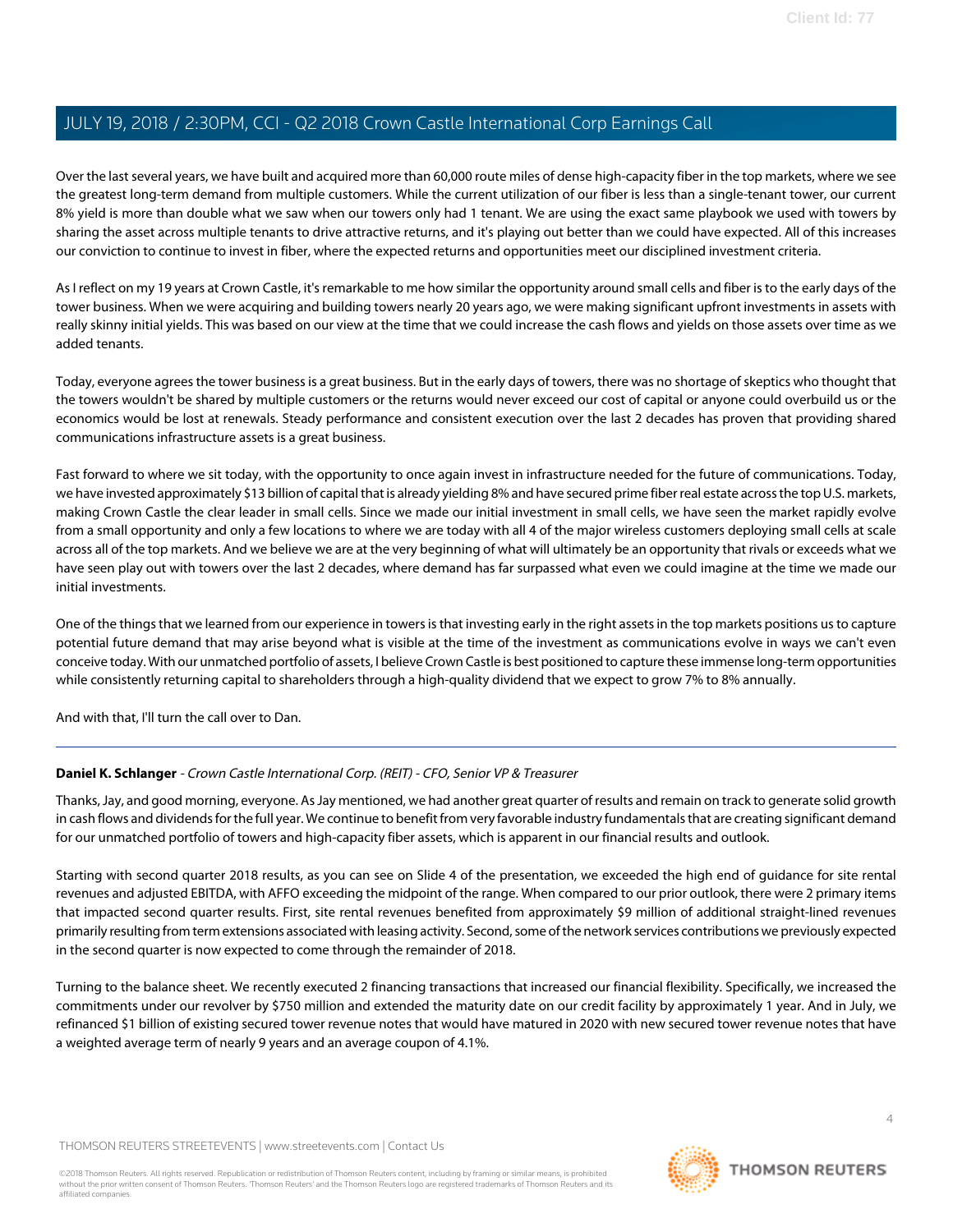Pro forma for those transactions, we now have nearly \$4 billion of available capacity on our revolver and no meaningful debt maturities before 2021. Additionally, we finished the quarter at 5.2x debt-to-EBITDA and expect to end the year at approximately 5x due to the anticipated growth in EBITDA in the second half of 2018.

Now turning to Slide 5. At the midpoints, we increased the full year 2018 outlook for site rental revenues and adjusted EBITDA while leaving the outlook for AFFO unchanged. The increases to site rental revenues and adjusted EBITDA primarily reflect a higher expected contribution from straight-lined revenues, which does not impact AFFO. Consistent with the additional straight-lined revenues in the second quarter, the higher expected straight-lined revenues for 2018 are a result of term extensions associated with leasing activity.

Turning to Slide 6. The only changes to our outlook for site rental revenue growth relate to the increase to straight-lined revenues I just discussed that impact both the third bar from the right and the total growth in site rental revenues on the far right. The left half of the chart, which relates to the organic contribution to site rental revenues, remains unchanged at the midpoints when compared to our prior outlook.

Moving on to Slide 7. We have maintained our outlook for the midpoint of AFFO growth from 2017 to 2018 but narrowed the ranges to now be between \$400 million and \$430 million.

So in closing, we delivered another quarter of great financial results and remain on track to generate 10% growth in AFFO per share in 2018. Momentum continues to build across towers, small cells and fiber, which illustrates how well positioned our business is to capitalize on the positive industry fundamentals in the U.S. Looking further out, we are excited about the current investments we are making in new assets that we believe will extend the long-term opportunity while generating compelling returns for our shareholders through a high-quality dividend that we expect to grow 7% to 8% annually.

With that, Todd, I'd like to open the call to questions.

# **QUESTIONS AND ANSWERS**

# <span id="page-4-0"></span>**Operator**

(Operator Instructions) Our first question comes from Nick Del Deo with MoffettNathanson.

# **Nicholas Ralph Del Deo** - MoffettNathanson LLC - Analyst

First, with respect to Lightower and some of the other fiber assets you've acquired, now, you've indicated in the past that one of your goals was to apply some of Lightower's management practices to the other assets to wring more business out of them. Where does -- where do things stand on that front? And I guess, if you could comment on the integration more generally that would be helpful.

#### **Jay A. Brown** - Crown Castle International Corp. (REIT) - President, CEO & Director

Sure, Nick. We do plan to do that. One of our premises, as I talked about multiple tenants across the same asset, is both the synergies that we bring in terms -- revenue synergies that we bring in terms of adding small cells to the fiber that Lightower had constructed and also taking the platform that Lightower had and selling fiber solutions across the nearly 30,000 miles of fiber that we had, which were built and acquired primarily for small cells. And we're in the process of just -- of doing exactly that, so we're prioritizing the markets where we think there's the greatest opportunity, and we're in the process of working on that and more to come. But as we had initially thought, we believe there really are revenue synergies and growth opportunities around that, and we're in the process, early days, of working towards that end. On the integration front, things are going well, on track for what we had expected. And we expect the financial results for calendar year 2018 to come in right where we expected them. So everything's performing within expectations, and we're pretty excited about what the longer-term opportunity of taking that platform out beyond just the fiber that we acquired directly from Lightower.

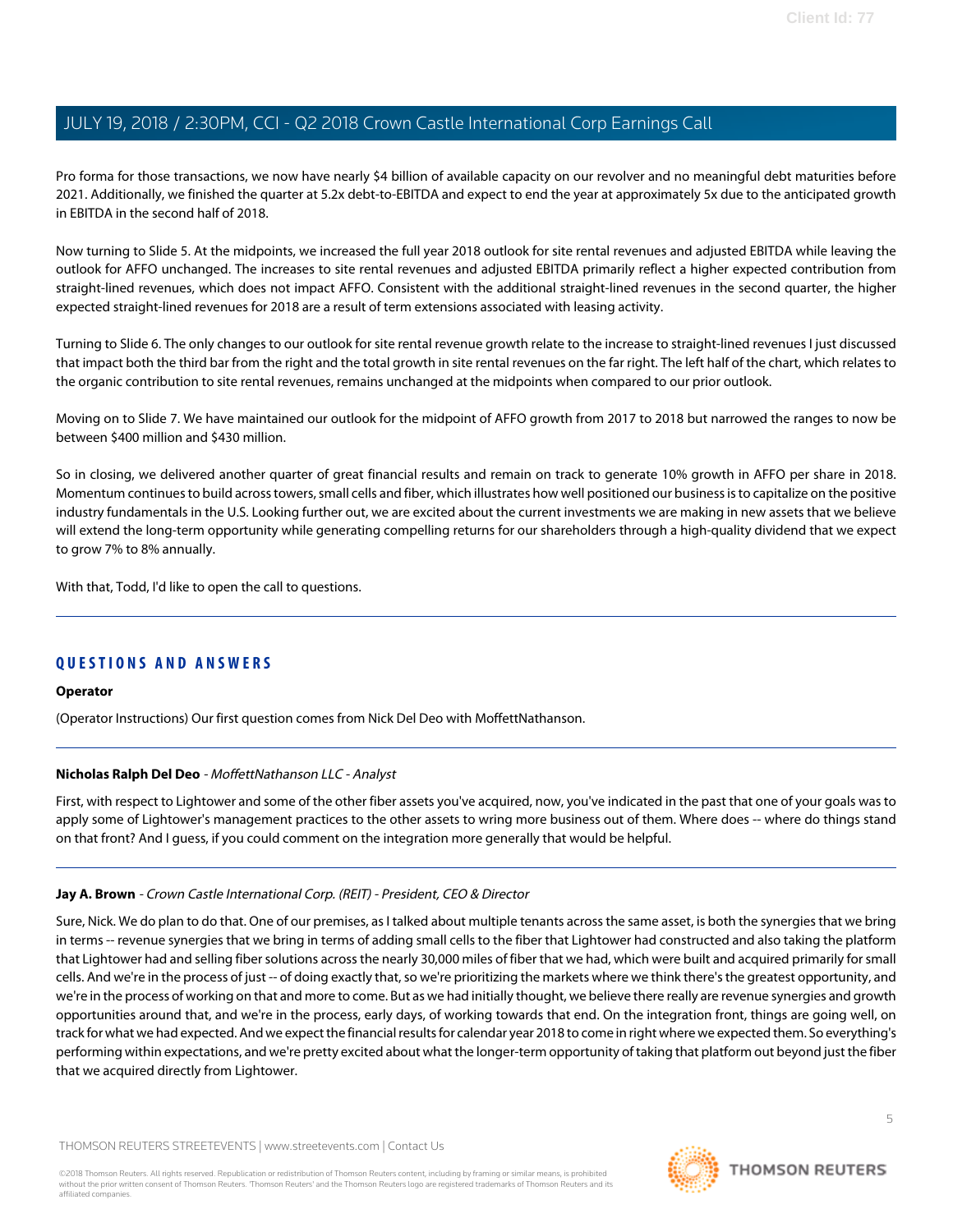## **Nicholas Ralph Del Deo** - MoffettNathanson LLC - Analyst

Okay, that's great. And maybe one for Dan. Prepaid rent received in the quarter was pretty substantial. Is there anything that we should be aware of behind that? And I guess more generally, should we think of that as a leading indicator for activity or a lagging indicator? Or is it tough to read much into it one way or another?

## **Daniel K. Schlanger** - Crown Castle International Corp. (REIT) - CFO, Senior VP & Treasurer

Yes, it's tough to read much into it one way or the other. The way I would interpret it is there is more activity. It's just the timing of any one quarter versus another is too hard to read into. The good part about it is -- I think what it shows is that activity is increasing overall and that we're continuing to see a contribution from our customers as we build out small cell nodes and systems.

## **Operator**

<span id="page-5-0"></span>Our next question comes from David Barden with Bank of America.

# **David William Barden** - BofA Merrill Lynch, Research Division - MD

I guess a couple if I could. Just first on the straight-lined revenue increase and the customer term extensions. It does appear it was AT&T. I know you guys don't like to talk about individual customers, but it does appear that it's AT&T based on your disclosures. And I was wondering kind of how this term extension relates to the MLA that got signed last quarter, that AT&T announced that they signed, and whether there's relationship between these 2 things and if we can expect that this is the sort of thing that might continue or if this was more of a one-off exercise. The second one was kind of ignoring the year-over-year asymmetry in the business with the Lightower acquisition and looking more at the kind of quarter-on-quarter sequential progress in the fiber services business. Could you disaggregate that between what's kind of the small cell business growth and the enterprise services revenue growth in that fiber business? That'd be helpful.

# **Daniel K. Schlanger** - Crown Castle International Corp. (REIT) - CFO, Senior VP & Treasurer

Sure. On the straight-lined and term extensions that you were talking about, the -- you're right that the supplement shows that we increased the overall term with AT&T. We're not going to talk specifically about what happened, but I would just say that it doesn't mean that's the only thing that happened in the quarter. This is related to -- as we sign new amendments and new leasing activity that we're getting extensions to some of those -- with some of those amendments and new leasing activity. And because of that, it is driving an increase in the straight-lined revenues and then ultimately driving an increase in the term that we have with our customer. I would not necessarily tie it to the MLA one way or the other. It's just as we are getting extensions when we're signing amendments and new leases.

# **David William Barden** - BofA Merrill Lynch, Research Division - MD

Just to clarify, Dan, it's just more on the cadence of the business. Leases come up for renewal all the time and this just happened to be more of a one-off exercise rather than something part of a larger picture.

#### **Daniel K. Schlanger** - Crown Castle International Corp. (REIT) - CFO, Senior VP & Treasurer

Well, I think it's not necessarily a one-off exercise. It's part of how we are entering into contracts with our customers. And as you can see, we expect to increase straight-lined revenue through the remainder of 2018. So it's not just that it happened once and we never expect it again. But the magnitude of it was such that we wanted to call it out in the second quarter and then show what it does for the remainder of 2018.

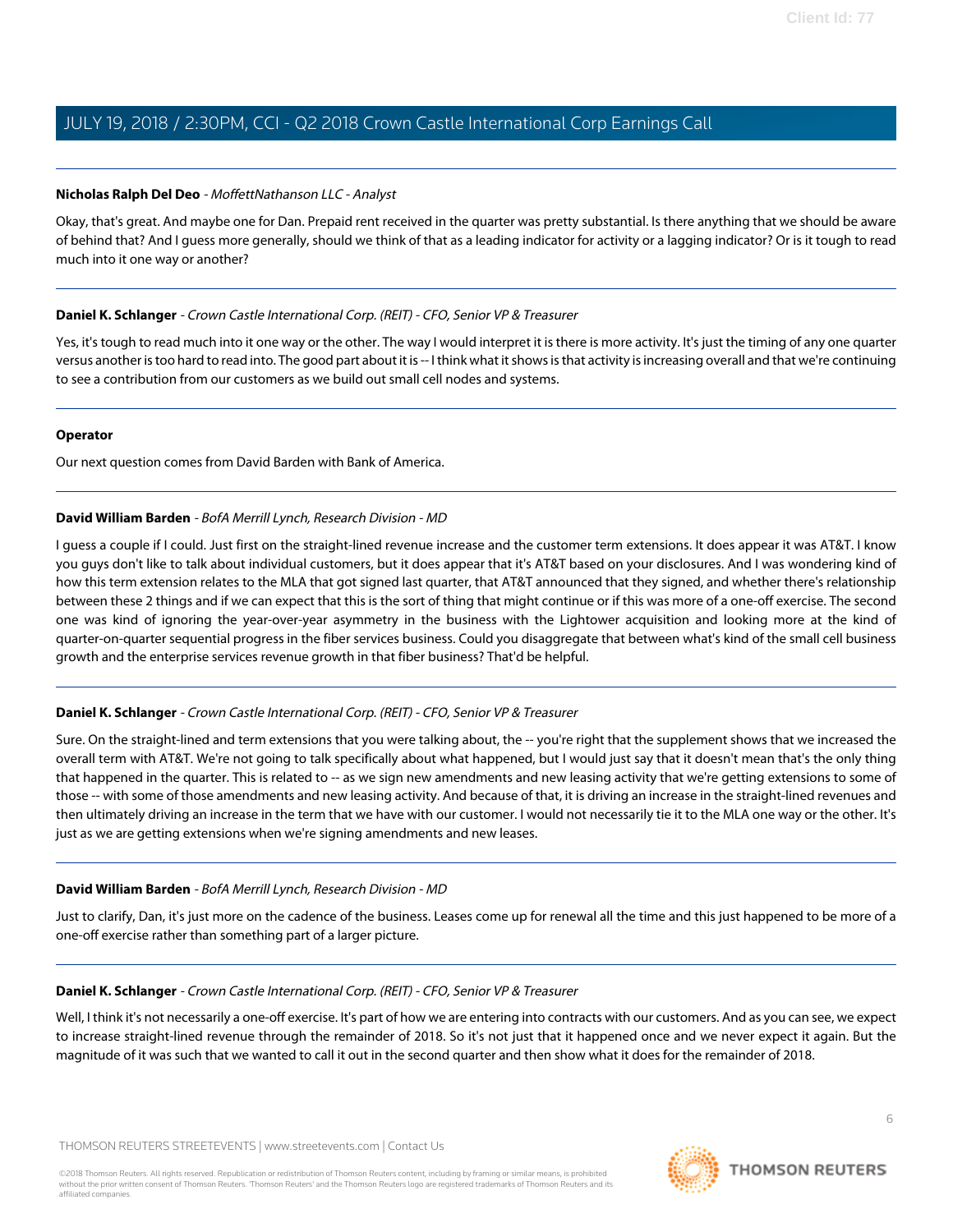#### **Jay A. Brown** - Crown Castle International Corp. (REIT) - President, CEO & Director

On your second question, Dave, the way we look at the business and really manage it is thinking about it on a year-over-year basis. And so if you disaggregate it, the revenue growth from the various components, from a tower standpoint -- I'll give you the 2017 growth numbers and then compare that to 2018. So in '17, we grew towers about \$105 million, and this year, we'll do about \$110 million, so up about \$5 million on the tower side year-over-year. On the small cell side, we did about \$40 million of increase last year. This year, we'll do about \$55 million from small cells. And then last year, we did about \$25 million on the fiber side, and this year, we'll do about \$45 million. So as Dan mentioned, those numbers are consistent with what we talked about last quarter and really pretty consistent with what we thought going into the calendar year, and the business has performed right there where we expected it to.

#### **Operator**

<span id="page-6-0"></span>Our next question comes from Jonathan Atkin with RBC Markets.

## **Jonathan Atkin** - RBC Capital Markets, LLC, Research Division - MD and Senior Analyst

So I was interested a little bit in your small cell pipeline that you talked about that continues to grow. And how diverse is that in terms of the number of operators that you see and ramping up their spend? And then secondly, my question around -- I wonder if there's any sort of an update around the activities of Vapor IO.

## **Jay A. Brown** - Crown Castle International Corp. (REIT) - President, CEO & Director

So on the first question, Jonathan, we are seeing activity across all 4 of the major operators on small cells, and we're seeing them throughout -- the vast majority of our fiber and small cells are in the top 25 markets, and that continues. So we're seeing the vast majority of the activity there. We are starting to see some activity outside of the NFL markets, and that's growing. I think our long-term belief is that we're going to continue to see the carriers invest and need small cells likely through the top 25, 30 markets and into the top 50 and potentially all the way through the top 100 markets in a meaningful way. But right now, the activity is mostly focused NFL cities, and we're seeing that from all 4 of the operators. So there's pretty good diversity, both in terms of geography as well as the carrier spend and focus there. On the second question, I don't know that we have a lot to update on Vapor. For folks on the call who aren't familiar with that, Vapor is a company that's focused on edge data centers at the very edge of the network, which becomes increasingly important in low-latency applications. We made a small investment last year and have continued to follow that. And we believe there's a tremendous opportunity as networks develop, particularly around C-RAN, and the importance of tower sites as an important hub to the overall wireless communications networks. And we believe that, over time, there will be edge data centers that are there, and Vapor is in that business. So it doesn't contribute anything to our revenues or EBITDA at this point, but we believe that's a long-term opportunity. And it may result in -- we certainly wouldn't have done it if we didn't think so. Long term, we think there's an opportunity there for site rental revenues from that business. But we're not -- we're not anywhere close to putting that inside of the outlook.

#### **Daniel K. Schlanger** - Crown Castle International Corp. (REIT) - CFO, Senior VP & Treasurer

Just adding a little bit to that...

**Jonathan Atkin** - RBC Capital Markets, LLC, Research Division - MD and Senior Analyst

And then -- go ahead.



**THOMSON REUTERS**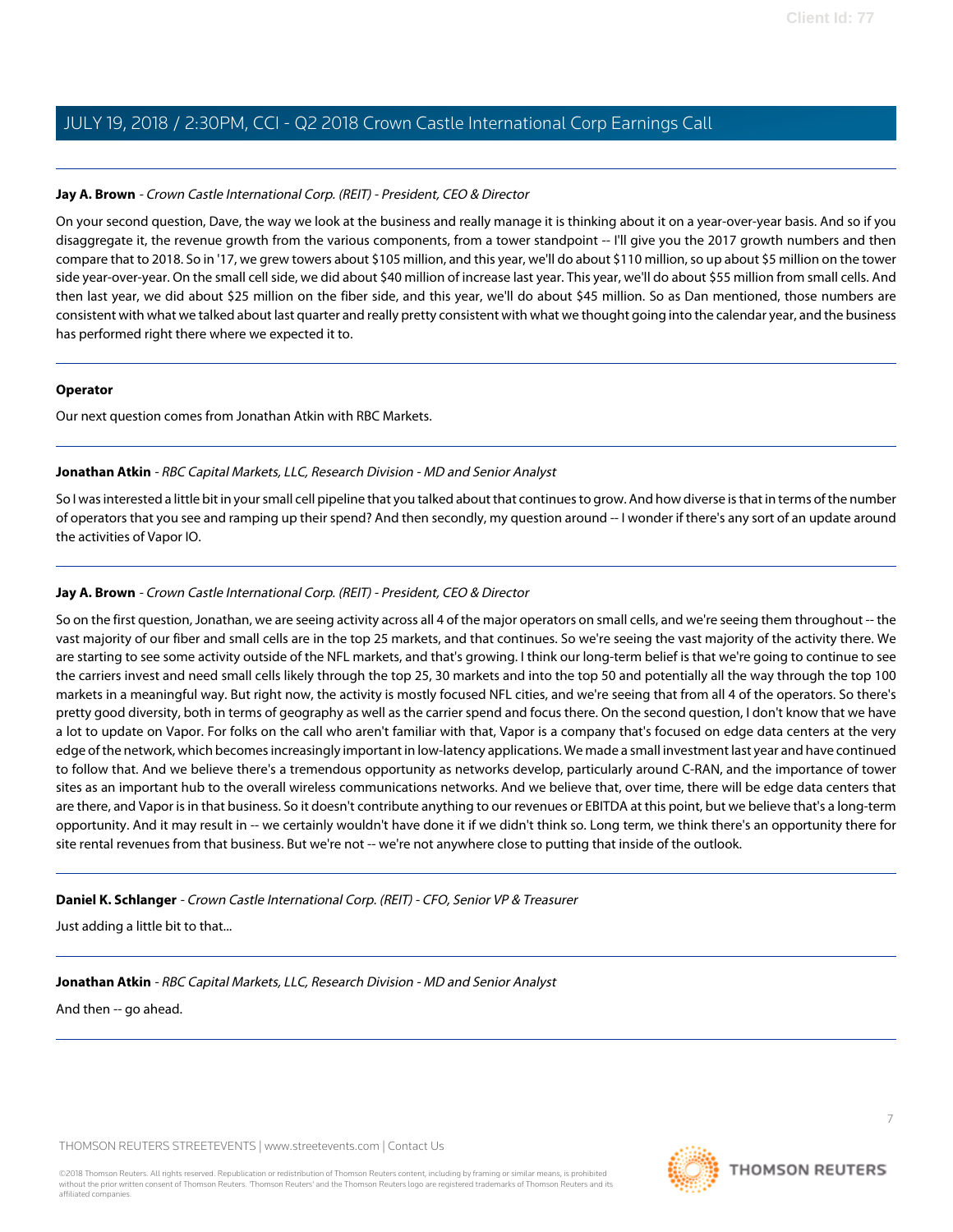#### **Daniel K. Schlanger** - Crown Castle International Corp. (REIT) - CFO, Senior VP & Treasurer

Sorry, Jon. Just adding a little bit to that, I think it just further indicates how important having a dense network of fiber is because what edge data centers will ultimately do is try to, as Jay was pointing out, reduce latency. But in order to do that, you have to have them connected by fiber so things can move quickly between them and among them. And while we have that dense network of fiber, there are multiple avenues to generate revenues on it, and an edge data center is just one of them. We think that the more nearer-term ones will likely be on the small cell and the fiber solution side. So why we're so excited in what we've invested in is that, as Jay mentioned in his prepared remarks, is that owning these assets opens up all of these opportunities for us. And as they come up, we will -- we'll continue to be, I think, the best positioned to take advantage of them however they evolve.

#### **Jonathan Atkin** - RBC Capital Markets, LLC, Research Division - MD and Senior Analyst

And just a quick follow-up on small cell tenancy levels. If we look at sort of in-place infrastructure, anything in the way of seeing store metrics? Any additional color you could add on how tenancy levels are growing?

#### **Jay A. Brown** - Crown Castle International Corp. (REIT) - President, CEO & Director

Sure, Jon. We continue to see lease-up on small cells growing at about twice the rate of what we saw and have seen in towers. So the co-location activity continues to be very robust and, when compared to towers, is very, very encouraging. In terms of -- I made a passing reference to this but important to reiterate. The returns that we're seeing as we're adding that co-location does bring the yield into the double digits, exactly in line with our expectation. And some of our older systems that have been there for a while are continuing to see that lease-up over time, just like what we've seen play out with towers. What has happened at the same time that we're seeing that on the investments that we've made over time is the scale of the opportunity has continued to grow. We started off in small cells, and our initial investments and really, probably, our initial investment thesis was that there were going to be very few locations and really dense urban areas where small cells were going to be needed. And so the opportunity to put capital there at attractive returns, I would say, was also small in scale. And what we see today is not just that the returns are coming in as we expected on a small scale, but rather, the opportunity is continuing to grow, and our ability to win, based on our expertise and experience in that market, has continued to expand. So we're both excited about the data points that we have, which point to that the business model is performing at least as well as what we had expected when we made the investment. But I think our general excitement is that the opportunity to do that in scale is appearing in much greater scale than what we initially expected.

#### **Jonathan Atkin** - RBC Capital Markets, LLC, Research Division - MD and Senior Analyst

Since you have macro sites in the immediate vicinity of your small cell investments, are you noticing any impacts on the tower business in terms of growth rates?

## **Jay A. Brown** - Crown Castle International Corp. (REIT) - President, CEO & Director

We're not seeing any change there. Macro sites continue to be and, we believe, will always be the lowest-cost and most effective way to deploy the network. So to the extent that there's a macro site that can solve the challenge that the carriers have, that's their low-cost approach to solving that need. But macro sites can't solve all of the needs given the increase in data traffic and density of that traffic in specific areas. So I think the best analogy is the macro sites become the overhead lights in the room, and small cells become the lamps in the room, where they put a concentration of light in a specific area in order to solve a need. And that's exactly how we're seeing the carriers deploy these networks. The macro sites, in essence, become like hub sites upon which the small cells are designed in order to provision enough capacity to meet the demand.

#### **Operator**

(Operator Instructions) Our next question comes from Brett Feldman with Goldman Sachs.

THOMSON REUTERS STREETEVENTS | [www.streetevents.com](http://www.streetevents.com) | [Contact Us](http://www010.streetevents.com/contact.asp)

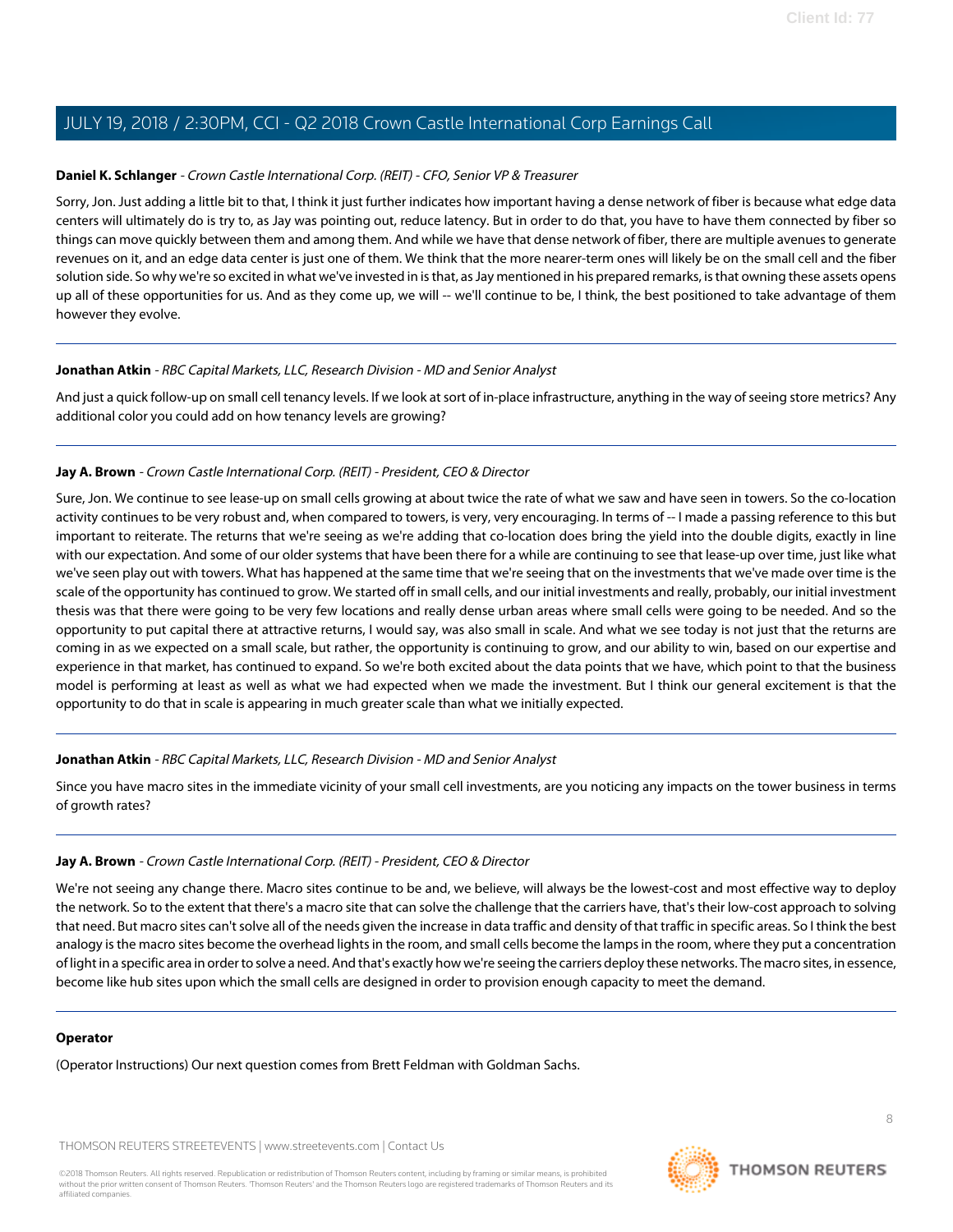#### <span id="page-8-0"></span>**Brett Joseph Feldman** - Goldman Sachs Group Inc., Research Division - Equity Analyst

Two questions. And the first one's a point of clarification. Jay, in your remarks, you talked about your annual dividend per share growth target of 7% to 8%, but the press release does actually introduce the term near-term. And so I just wanted to see if you could clarify whether the duration of what you think about that target has shifted at all. And then I have a follow-up question.

## **Jay A. Brown** - Crown Castle International Corp. (REIT) - President, CEO & Director

Brett, we got a couple of questions last night based on that, and we're not quite that sophisticated, where none of us are Janet Yellen, I think, at this point. So we were not trying to be cute or clever in the release. We were just trying to point to the fact that some investment stories, when teams start to talk about the long-term strategic opportunities in front of them, it's a wait-and-see story to investors. And we don't believe that's the case with our story. Our story is about the long-term growth opportunity that we're building by the investment in small cells, which we believe creates not just a few years' worth of opportunity but decades of opportunity, just like the acquisition of towers did in the late 1990s. And on top of that, investors don't have to wait for those investments to materialize and to exceed the cost of capital because, in the near term, there's reward in the form of a growing dividend of 7% to 8%. So I think the word we've used maybe in the past is foreseeable future that we expect to grow the dividend 7% to 8% for the foreseeable future, and that's still the case today. Our goal in my comments and the press release was to just point out the difference between near term and long term. And I think our model, in a compelling way, provides both the near-term, medium-term and foreseeable future return of 7% to 8% growing dividend. And at the same time, we're making investments to ensure that there's long-term growth opportunities in our business.

## **Brett Joseph Feldman** - Goldman Sachs Group Inc., Research Division - Equity Analyst

So another question that I have is, if I think about your very upbeat commentary about what you're seeing in small cells, it sounds like that the opportunity set may be even bigger than it was when you initially set that target. And the reason I'm bringing it up is that when we look at the sum total of the capital you deploy every year on your CapEx program and on your dividend, it exceeds what you organically generate to fund those 2 uses. And so you have a funding program that you engage in every year, both in the equity and the credit markets. And so a question we've gotten is that, if the demand side, which is very capital-intensive, were much bigger than you anticipated, at a certain point, you have to make a challenging decision to say we would rather prioritize revenue growth as opposed to dividend growth. Or do you think that your funding program could grow with your demand for your assets?

# **Jay A. Brown** - Crown Castle International Corp. (REIT) - President, CEO & Director

The short answer is, I think, our funding program can grow with the demand for the assets. We have a tremendous access to capital in the market. And this is part of the reason -- going back to the strategy of why we initially put the dividend in place and pay out a substantial portion of our cash flow. Our view on capital is that it's not our capital. This capital belongs to shareholders, both the capital in the form of debt and equity. And we like the discipline of coming to the market when the capital investments exceed that of our cash flow. So the vast majority of our cash flow, we return that in the form of dividends to shareholders, and then we come and make the case for why the investment makes sense to raise additional debt and equity as needed over time. We think that's good discipline, and it gives us a chance to tell the story as to why that investment opportunity is compelling and should be invested in. So we do think -- to your point, we do think that the opportunity is continuing to grow. And as that opportunity grows, to the extent that we need to increase the sizing of funding, we think the returns are compelling enough that investors will come alongside us and want to invest in that future opportunity. So at this point, we are not, in any way, limiting the capital spend. We're pursuing the opportunities because the returns are compelling and, we believe, will provide long-term growth in dividends per share, which is really where we zero in on how to decide whether or not it's worth us going out and raising debt and equity to pursue the opportunities.

#### **Operator**

Our next question comes from Ric Prentiss with Raymond James.

THOMSON REUTERS STREETEVENTS | [www.streetevents.com](http://www.streetevents.com) | [Contact Us](http://www010.streetevents.com/contact.asp)

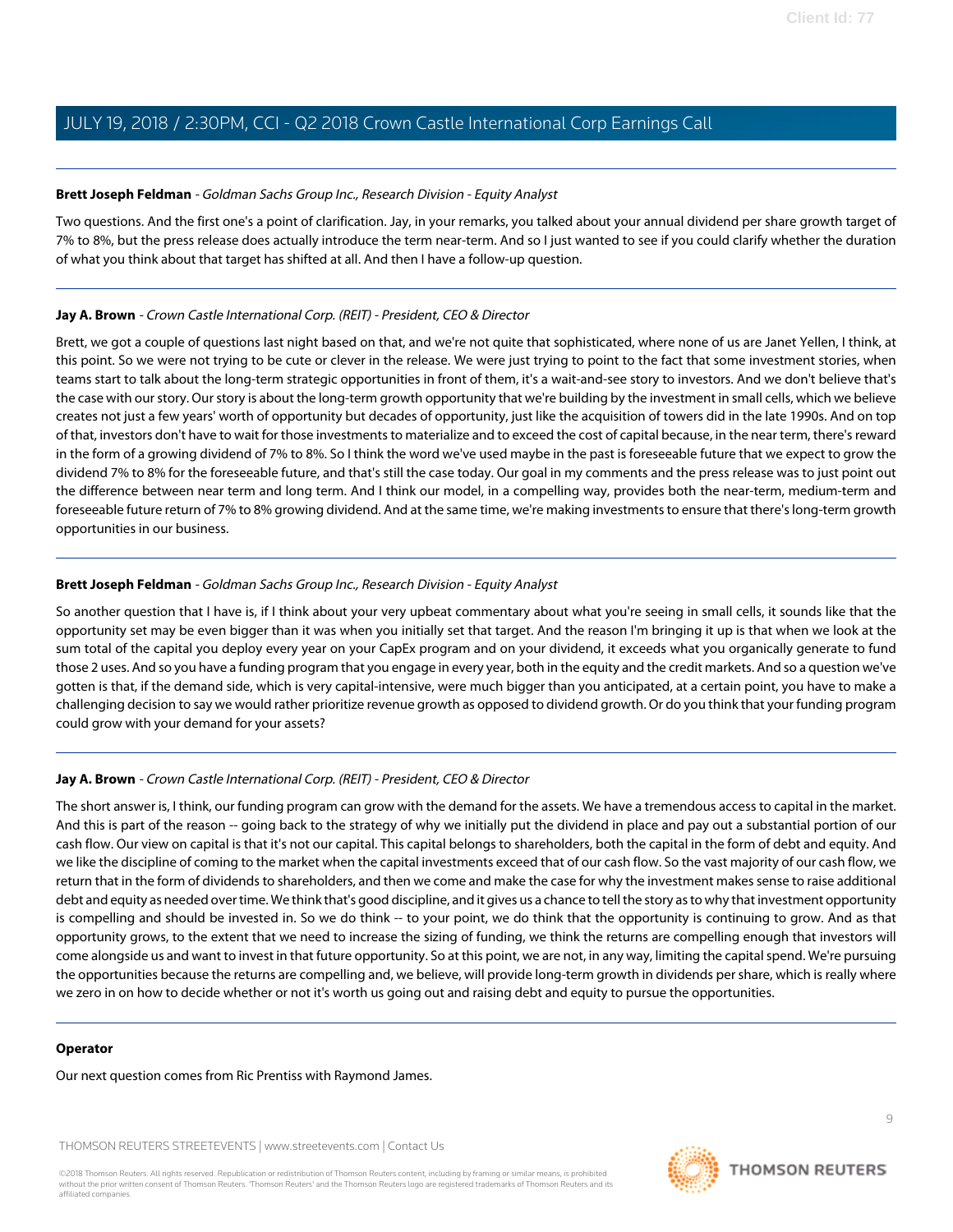<span id="page-9-0"></span>**Richard Hamilton Prentiss** - Raymond James & Associates, Inc., Research Division - Head of Telecommunication Services Equity Research

A couple questions. First, on the straight-line adjustment change, was that mostly on the tower side? Or is it coming on small cell fiber?

#### **Daniel K. Schlanger** - Crown Castle International Corp. (REIT) - CFO, Senior VP & Treasurer

No, it's mostly on the tower side.

#### **Richard Hamilton Prentiss** - Raymond James & Associates, Inc., Research Division - Head of Telecommunication Services Equity Research

Okay. And it looks like, if we're right in our math, that the difference kind of is more like maybe a bonus escalator structure. It looks like the cash benefit you mentioned was 0 in '18, looks like maybe a couple million in '19 and then more in '20, then a lot more in '21, '22. Is that the way we think of it, it's kind of been pushing itself out into the later years as far as the cash benefit?

## **Daniel K. Schlanger** - Crown Castle International Corp. (REIT) - CFO, Senior VP & Treasurer

Not necessarily. Again, we're not going to get into what we negotiated in terms of how the MLA works or what we're going to do specifically with customers. But generally speaking, what's happening is we're signing amendments. We're signing new leases. It's extending the term on those as we sign them. And at some point, though, all of that will have a cash impact. So the straight-line impact of it will -- as it has in the past. In the nearer term, the noncash is greater than the cash. And at some point, it turns the other way. We just re-extended that and made the nearer-term noncash look bigger than the cash because we're extending contracts. But I would not get into how exactly we structured the economics of the transaction with our customers.

#### **Richard Hamilton Prentiss** - Raymond James & Associates, Inc., Research Division - Head of Telecommunication Services Equity Research

Okay. And I guess the question we've gotten from a lot of investors has just been was it just a lease term extension or was there some real new business to it. It seemed like there might have been some new business as well.

#### **Daniel K. Schlanger** - Crown Castle International Corp. (REIT) - CFO, Senior VP & Treasurer

New amendments and new leasing is new business. I mean, that is what we're trying to point out is that this is part of the activity that we're seeing that Jay was talking about earlier, that we see good activity in '18, higher than in '17. This is part of that activity. We also just get lease extension to it.

#### **Richard Hamilton Prentiss** - Raymond James & Associates, Inc., Research Division - Head of Telecommunication Services Equity Research

Okay, cool. And the last question I got is the organic contribution to site rental revenues in the supplement, the 5.6%. We get a lot of questions from people on can that go higher. How much higher could it go? What would it take to -- could it get above 6%? Could it get above 7%? I understand the law of large numbers. But just as you think about that 5.6%, given the upbeat commentary, where are the thoughts on where that could go over time?

#### **Daniel K. Schlanger** - Crown Castle International Corp. (REIT) - CFO, Senior VP & Treasurer

I think the answer to your question is yes, it could go higher. It's a question of the timing of when we see activity come in and, as we're investing in small cells, with the timing of when we get those investments in small cells to come on air. So we can see all of that go higher. And we would

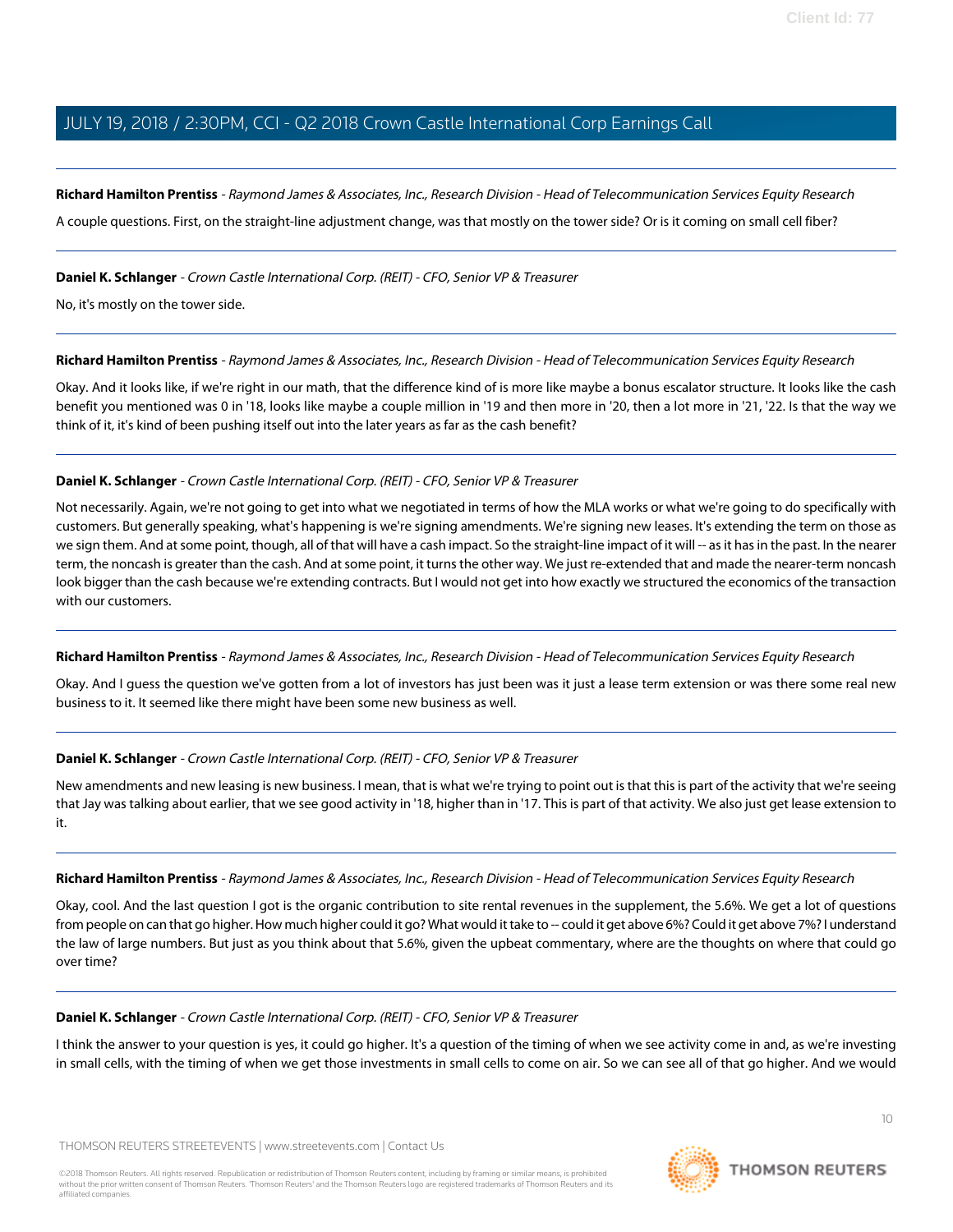be optimistic, as Jay pointed out, that on the small cell side, that the opportunity set is growing and that we are very optimistic about what that looks like. Having said that, though, trying to compare -- and I think a lot of the question comes from what we've heard historically, but tell me if you're asking something differently, is can we get back to where we were sometime in the 2013 or 2014 time frame. And that question is really hard to answer because it's more of a question to our customers about how quickly they are going to deploy additional spectrum or densify their networks. And while we think everything looks good and there's -- what we said historically is we see a long runway of growth here, we can't tell you exactly what the timing is of all that and how it plays out, especially in comparison to what it has been historically.

## **Jay A. Brown** - Crown Castle International Corp. (REIT) - President, CEO & Director

Ric, maybe one other thing I would add to that is I think one of the things that's most commonly missed in our model is that people try to find inflection points, either to the positive or to the negative. And they try to read through some of the commentary from the carriers or equipment manufacturers and try to figure out what the impact to our results in any given calendar year or the next year will be as a result of that. And as I made the comment in my prepared remarks, I've been here for about 20 years now. And my experience has been that there's very little, if ever, inflection points in our business. That almost in every calendar year, we've fallen within a band of about 5% or 10% of leasing activity. And so as we look at long-term trends, which we're really trying to talk to and highlight this morning, it gives us confidence that the growth that we're seeing, as we talked about, kind of \$110 million, thereabouts, in towers and \$55 million on small cells and \$45 million around fiber, we think the dynamics of the market and what the customers need are set up to continue to deliver that. And so when we've underwritten and talked about kind of our 7% to 8% dividend growth per year for the foreseeable future, that's really matched up to this view that, within any given year, we think leasing kind of falls within a relatively close band, and inflection points are less -- are, frankly, less likely. So I would encourage folks to, say, look at our story, to not to try to pick an inflection point and certainly don't try to look for those in any given quarterly results but take a longer view. And our view is that the runway of growth here has really been extended much more so than any near-term inflection point that might happen in our results.

#### **Operator**

<span id="page-10-0"></span>Our next question comes from Philip Cusick with JPMorgan.

#### **Philip A. Cusick** - JP Morgan Chase & Co, Research Division - MD and Senior Analyst

Thanks for those broken out unit growth numbers. Can you break out CapEx the same way for us?

#### **Daniel K. Schlanger** - Crown Castle International Corp. (REIT) - CFO, Senior VP & Treasurer

Yes. We'll say that it's harder to break out CapEx because the underlying asset is the same asset. So the majority of our CapEx is on the fiber. And so there's probably close to \$1.5 billion of our CapEx on the fiber side and about \$400 million or \$500 million on the tower side. But breaking it out between fiber solutions and small cells really doesn't make sense because it's the same asset being deployed to try to get all of those revenue streams. And as Jay was pointing out earlier in the prepared remarks, really, the multiple tenancy is what drives the business. And why we're so excited about it is that we do have the opportunity to add those different revenue streams to a similar asset base.

#### **Philip A. Cusick** - JP Morgan Chase & Co, Research Division - MD and Senior Analyst

Okay. Can you talk about the fiber business? What's the latest with management there? And the first and second quarters were pretty strong for e-rate for a number of people. Did you see anything similar?

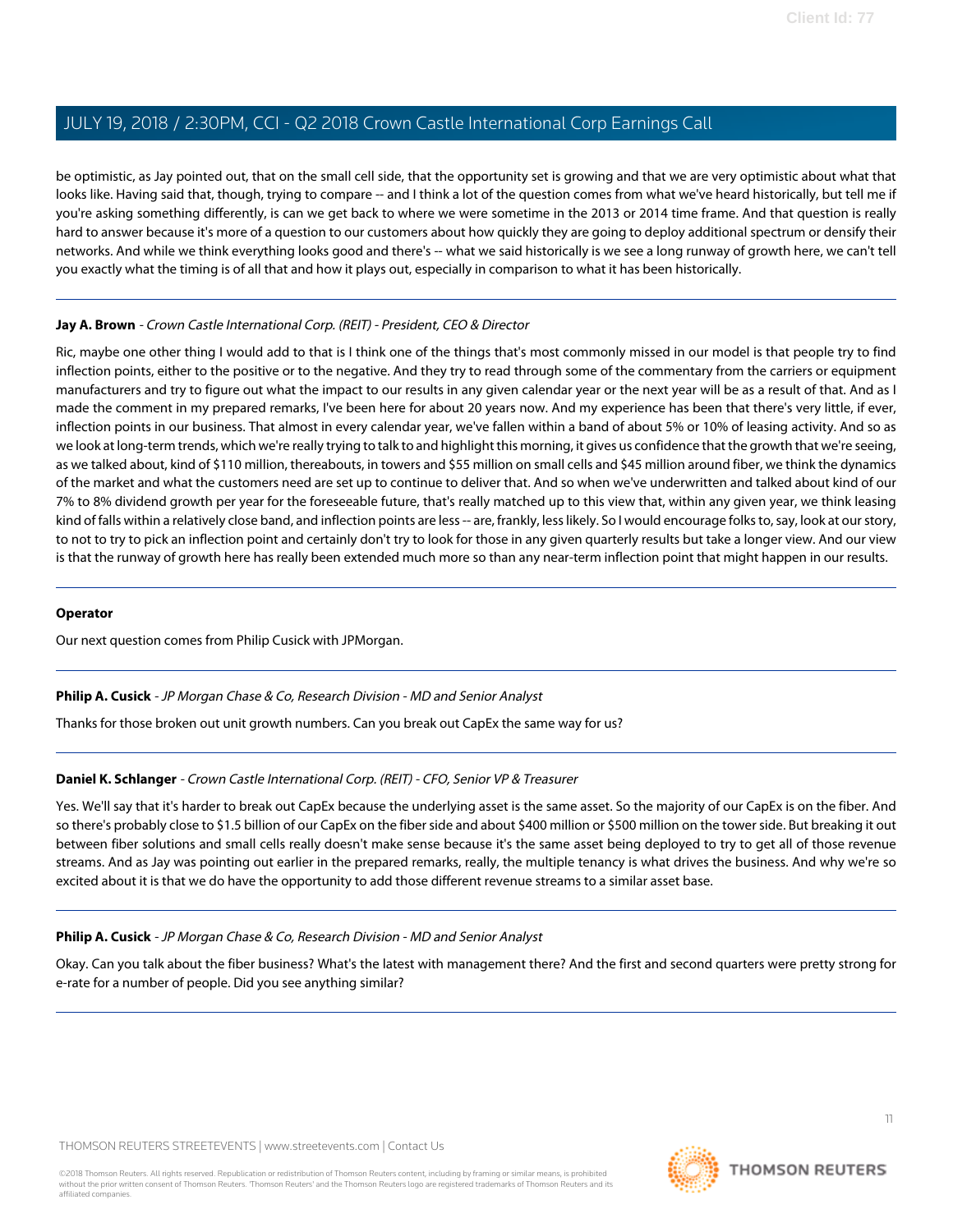# **Jay A. Brown** - Crown Castle International Corp. (REIT) - President, CEO & Director

Yes, sure. On the -- I'm assuming you're referring to the Lightower management team. We did not -- as just a reminder, we did not model any synergies in that acquisition in terms of cost synergies. And I think our -- as I've talked about before, we have a great deal of respect for what that team had built and accomplished. And the team of more than 900 people at Lightower is really to be commended for how well they built that business, and we've certainly been the beneficiary of watching them continue to run that business. And they're off to a great start as they've joined the Crown team. And as I mentioned earlier, Phil, we're planning to use their platform, their expertise and their leadership to really continue to grow the platform and expand it beyond the markets that we're currently in as we grow the tenancy across multiple places that we own the fiber. We had a handful of their executive team that told us they wanted to move on, and so -- and they have, but they did a great job of having successors, in most cases, ready for those positions. And so for the most part, we've had people internally who've been with Lightower for a long period of time, including in the sales role and finance role, who have stepped up and taken those roles and have done a terrific job. And then we went outside and found somebody with a tremendous amount of operating experience and brought them in, that had been at Verizon and Google and Frontier, most recently, on the operating side in order to beef up our operating expertise. So the team has done an incredible job, and they're really to be commended for how well they've done. And we're really excited about what their opportunity is ahead.

## **Daniel K. Schlanger** - Crown Castle International Corp. (REIT) - CFO, Senior VP & Treasurer

Yes. And what we talked about, Phil, this is a bit of a complex integration because we're trying to integrate all the fiber assets we had bought previously into Lightower and Lightower into Crown Castle. And as Jay mentioned, it's gone as well as we could have expected, and the team really should be commended. That is a difficult thing to get done and still deliver on the business plan that we laid out at the beginning of the year. And for all of that to be going as well as it is, I think we're excited about it and optimistic about the future.

#### **Operator**

<span id="page-11-0"></span>Our next question comes from Matthew Niknam with Deutsche Bank.

# **Matthew Niknam** - Deutsche Bank AG, Research Division - Director

Just 2 if I could. One, are there any updates you can share in terms of the pacing of activity or cadence of activity from Sprint and T-Mobile? And as mentioned before, I know you don't really comment on specific customers, but just curious in light of the merger announcement, whether you've seen any sort of change in activity or pacing since the deal was announced. And then secondly, just following up on the small cell investments. I think, Dan, right now, you're sitting at about 5 turns of leverage. Just wondering if there's been any change in the way you think about the target leverage and effectively funding these investments between debt and potential equity.

# **Jay A. Brown** - Crown Castle International Corp. (REIT) - President, CEO & Director

Matt, on your first question, you sort of answered it in your question. I'm not going to comment specifically about T-Mobile and Sprint and what their activity is. I'd refer you to them. I'd go back to the comments that we made around both towers and small cells. In the case of towers, our expectation going into the year, and that still is the case today, we expect to grow tower revenues about \$110 million this year compared to about \$105 million last year, so up about \$5 million. And that's held consistent both before and after the deal and over the course of this year. And then on the small cell side, last year, we grew revenues about \$40 million. This year, we see about \$55 million of contribution from small cells, and that's been consistent since the end of last year. So it's going up to a high level. We haven't seen any change in the activity over the course of the year, so we feel pretty good about where we are going into the second half of the year.

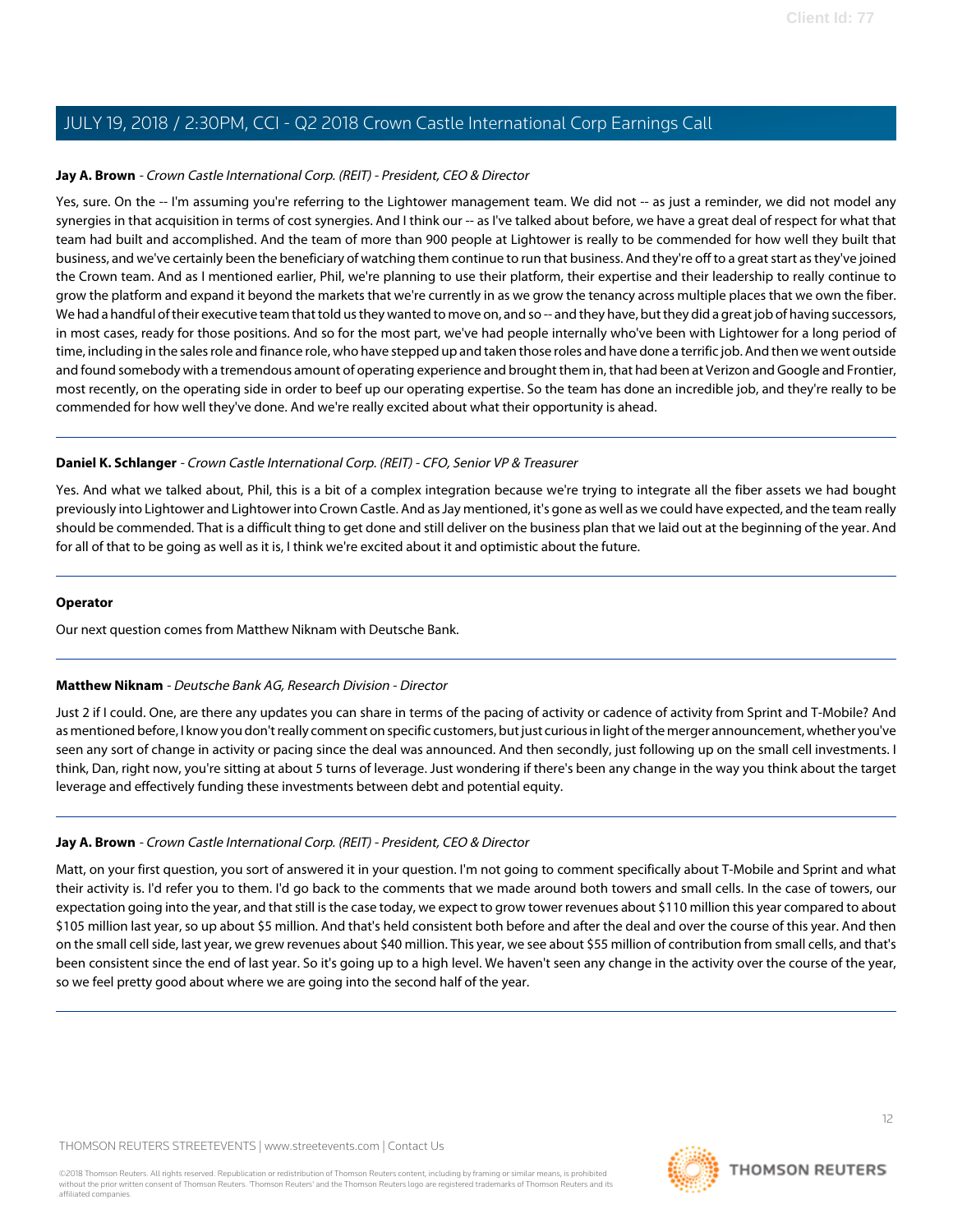#### **Daniel K. Schlanger** - Crown Castle International Corp. (REIT) - CFO, Senior VP & Treasurer

Yes. And on your second question around leverage target, our target is still around 5x. We ended the quarter around 5.2x. We believe that the growth in EBITDA over the back half of the year will get us down to that 5x and that -- when we did our equity offering earlier in this year, we had known about what the small cell investments were going to be and sized it appropriately to try to make sure that we had the capital locked in to invest at the rates that we knew we could -- would match the economics that we had run in our models. And we still believe that's the case. Going forward, depending on what that investment profile looks like, we will be out, as Jay pointed out, accessing debt and equity capital markets over the course of whatever that investment profile looks like going forward to try to maintain that investment-grade rating that we have around the 5x leverage position.

#### **Operator**

<span id="page-12-0"></span>Our next question comes from Amir Rozwadowski with Barclays.

# **Amir Rozwadowski** - Barclays Bank PLC, Research Division - Director, Head of the U.S. Telecom Service and Comm Infra Research & Senior Research Analyst

One of the things that I'd loved to touch upon is, in looking at sort of what the FCC is planning in terms of upcoming spectrum auctions, it seems as though the cadence of the embrace of the industry for millimeter-wave spectrum and higher-band spectrum has improved versus where it was a couple of years ago. What has been your experience in supporting some of those current deployments? And how should we think about the opportunity set for you folks going forward? Is this more of a small cell opportunity, macro site opportunity? How are you thinking about that opportunity set?

# **Jay A. Brown** - Crown Castle International Corp. (REIT) - President, CEO & Director

I would look at this as we have looked at many of the auctions in the past that the FCC has gone down the path. There are 2 things that are really critical in order for us to benefit from. Carriers need to have spectrum available, and they need to have capital to deploy that spectrum. And millimeter wave and some of the other auctions that are on the drawing board at this point and being talked about would represent an opportunity for additional spectrum to get into the hands of operators. And our hope would be they'd end up in the hands of operators who have the capital to ultimately deploy them. Specifically to your question around millimeter wave, I think the opportunity set there is a combination of both macro sites and small cells. Given the distance that that's going to travel, it's likely that the benefit probably goes a little bit more toward small cells than it would macro sites. But ultimately, those business models have to develop, and we have to see what it's going to look like and what it's going to be used for in order to answer that question with a lot of precision. But I think generally, we would think that that's likely to (inaudible) to the benefit of small cells to a greater degree than macro sites if you're specifically just looking at millimeter wave.

# **Amir Rozwadowski** - Barclays Bank PLC, Research Division - Director, Head of the U.S. Telecom Service and Comm Infra Research & Senior Research Analyst

Great. That's very helpful. And then one of the things that you guys have mentioned in the past is that there's a bit more of a preference today of building out your fiber assets versus acquiring additional fiber assets because of the asset quality that you're looking to deploy. If we think about that, whether it's the reach, breadth of the fiber or the strands per line, how do you believe that, that will play out in terms of a competitive differentiator going forward? It does seem as though you're getting more and more opportunities for co-location. As you mentioned, sort of the returns have been better than expected. So really trying to think about, if we fast forward a couple of years, do you believe that, that ultimately will prove to be a competitive differentiator for the fiber business?

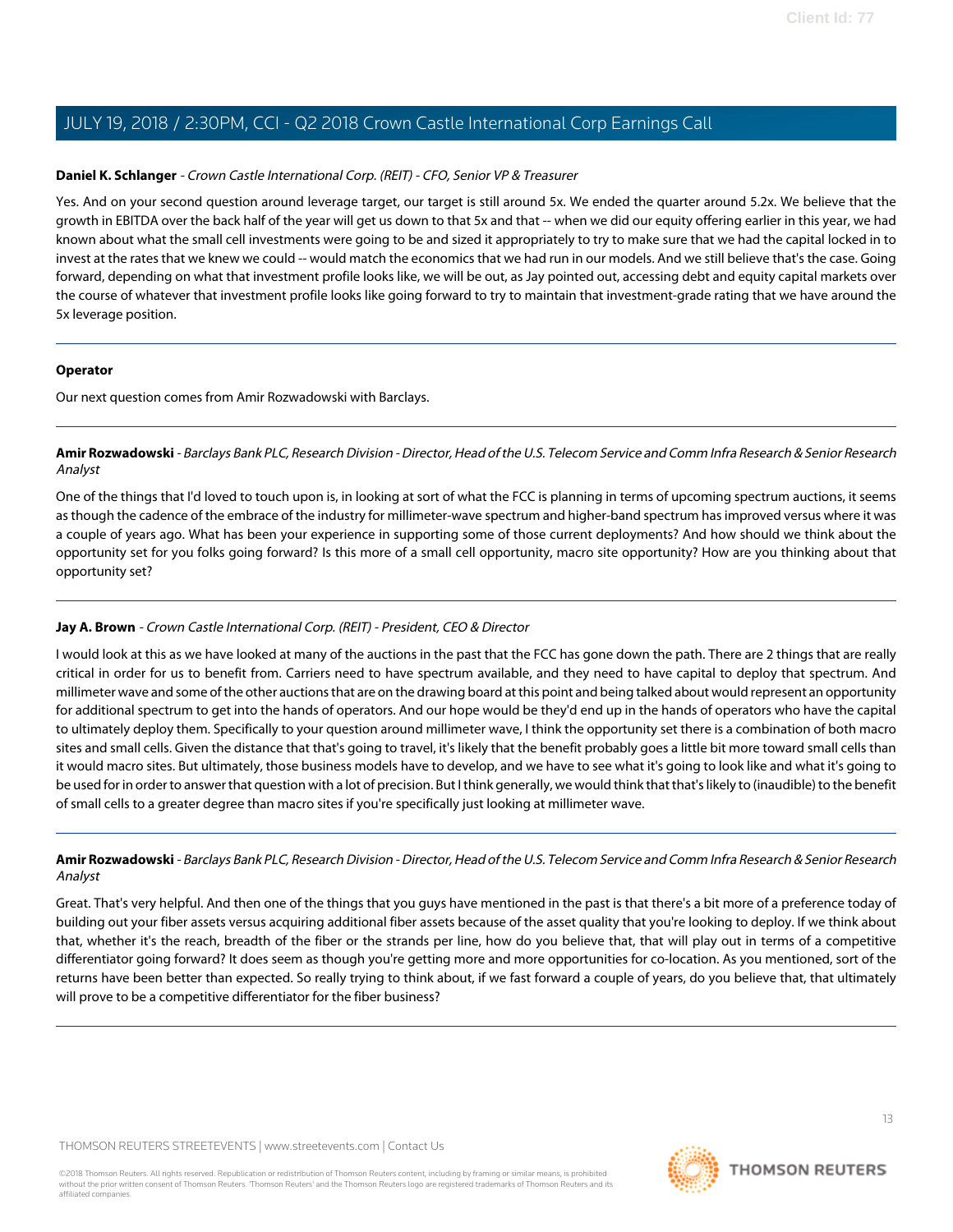# **Jay A. Brown** - Crown Castle International Corp. (REIT) - President, CEO & Director

Yes. Two things come to mind. First of all, one of the strict investment criteria that we've looked at is we want the fiber that we acquire to be dense, urban, high-capacity fiber. And as we look at the universe of opportunities, as we've mentioned in several occasions and you reference in your question, we really don't see a large opportunity set in the market to acquire. There are some markets where maybe we can find a tuck-in acquisition or 2. But we don't see a large opportunity set there to go out and acquire it, which means that as we think about the growth in the business and the opportunities that we're talking about, we believe most of that fiber will be a result of fiber that we build organically and construct over time. And I think the opportunity there is going to be, as I mentioned earlier in my comments, in markets that go beyond just kind of the top 25 markets. As I think about the competitive dynamic there, the opportunity, just like it's been in towers, obviously, the deployment cycle is long, as we talked about, 18 to 24 months to deploy small cells, a long cycle to deploy fiber. And there's a limited aspect of it in the market today, so there's real benefit to the customer of sharing that infrastructure. And I don't see any scenario where the cost to construct comes down dramatically from where it is today such that the shared model is not the lowest-cost alternative. So our job, day in and day out, here at Crown Castle is to provide infrastructure at a much lower cost to our customers than what they could do on their own. And I don't see anything in either the near term or the long term that really changes that dynamic. So taking an asset that has an enormous amount of value and then bringing it to customers with solutions that offer them a much lower cost than what constructing it themselves would be, I think, is a path to success for us that will be sustainable over a long period.

## **Daniel K. Schlanger** - Crown Castle International Corp. (REIT) - CFO, Senior VP & Treasurer

And to your competitive dynamic point, I think we have focused on that dense, high-capacity urban fiber in the top markets because we do believe that having that capacity early on will position us best to get the most out of the market going forward. And we think that we are in a very good competitive position because we do have fiber assets in 23 of the top 25 markets. And as Jay pointed out, we think they will continue to expand. But we see a lot of benefit for being the first mover in those markets and having the expertise that we have to deliver small cells on that fiber. So we feel good about where that positions -- how that positions us competitively in those markets and then going forward.

#### <span id="page-13-0"></span>**Operator**

Our next question comes from Colby Synesael with Cowen and Company.

#### **Colby Alexander Synesael** - Cowen and Company, LLC, Research Division - MD and Senior Research Analyst

Two, if I may. First one, you talked a lot about how you're seeing all 4 carriers spending heavily now on small cells. And I just wanted to go back to small cells versus macro in terms of the spend. I appreciate you said that they need both and used the Light example to show that. But when you think of the incremental spend in terms of dollars, are you seeing more of it shifting to smalls and, I would assume then, at the expense of macro towers? Because from my understanding or just looking at the CapEx budgets of the carriers, they're still holding back on raising their actual CapEx budgets. So it would just seem natural to assume then that if they're spending more on small cells, they're spending less on macros on an incremental go-forward basis despite, I would agree with you, the fact that they need both longer term. I'm just trying to get some color on that. And then secondly, just from a modeling perspective, network services revenue, again, was low. I know you commented and mentioned in the press release that, that will go up. But I was wondering if you can just give us any color there, particularly around, I think it was network services with fiber. It's been down the last 2 quarters' results to what we saw in 2017. And are you in a position just to give us some color on what total network services revenue should be for 2018?

#### **Jay A. Brown** - Crown Castle International Corp. (REIT) - President, CEO & Director

Sure, Colby. On your first question around small cells versus macro sites, the incremental spend from the carriers -- obviously, I can't speak across the entire industry, so I can really only speak to what we've seen with our assets. The spend on macro sites is up year-over-year when compared to 2017, and '17 was up from 2016. So at least with regard to the 40,000 towers that we have, those are largely, predominantly focused in the top 100 markets in the U.S. The carrier spend and investment in macro sites to further improve their networks has actually grown over the last several

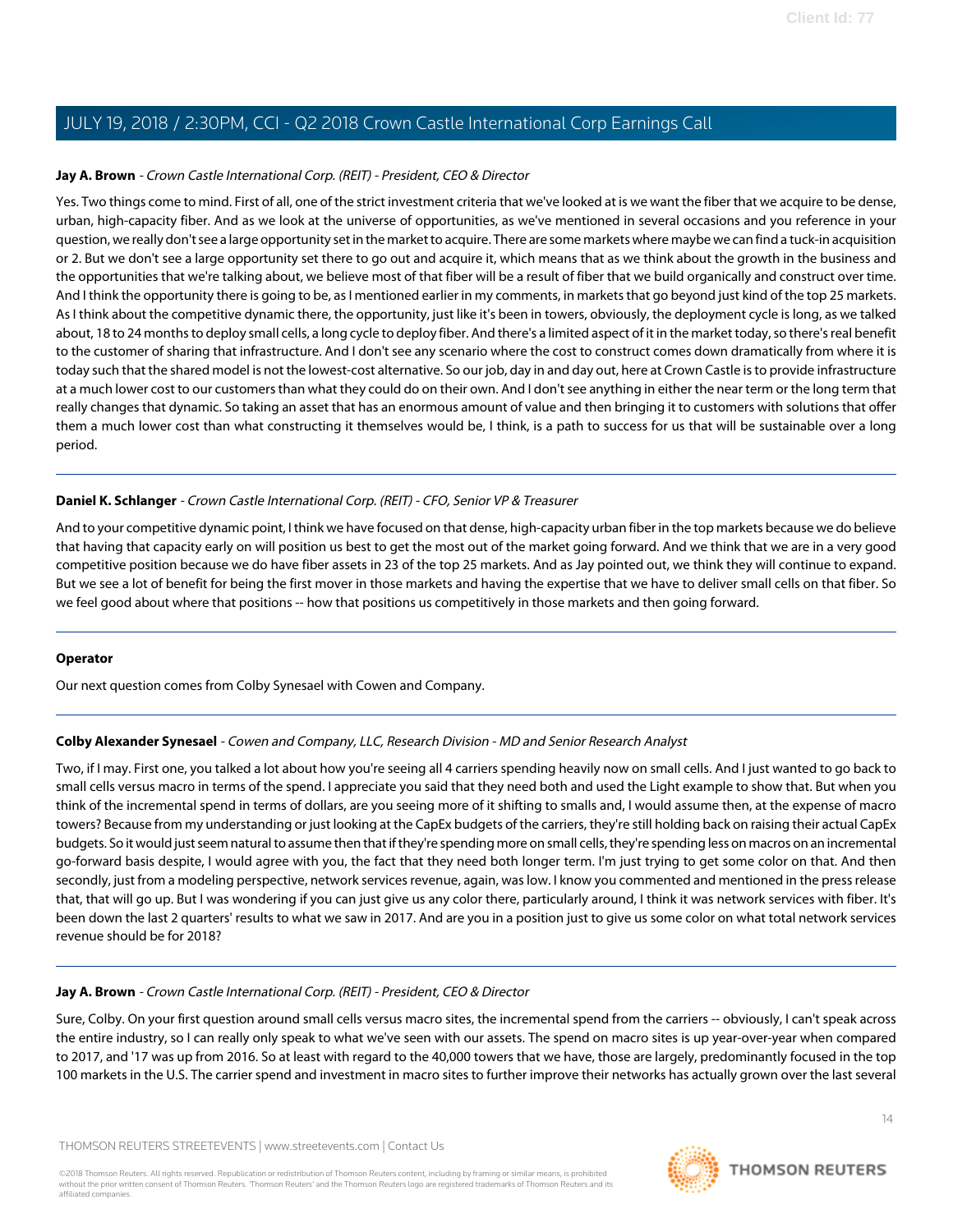years. We're not seeing anything that would suggest that, that dynamic is going to change. At the same time, the carriers have obviously significantly increased the amount of spend that they're having in small cells. So the growth rates there over the last several years are well in excess of the growth rates that we've seen on macro sites. So I don't know that it's to the detriment of towers because towers have continued to grow, but it is a fair point that there has been a meaningful allocation of their capital dollars and network improvement focus that is going to small cells. And we think that, that focus on small cells is going to continue to increase, particularly geographically and density-wise, in the markets that they've already deployed those.

## **Daniel K. Schlanger** - Crown Castle International Corp. (REIT) - CFO, Senior VP & Treasurer

Yes. And Colby, I'll take on your second question on the services. We don't guide specifically to services, so I won't tell you exactly what it is. But clearly, we think the second half is going to be bigger than the first half. It really is the only way that you can get into the EBITDA guidance that we have given. So the second quarter reduction in services, we do think it's just timing, and it's pushing out into the second half of the year. And I don't know exactly on the fiber side. There's very little services revenue associated with the fiber side, so that may bounce around here and there. But I wouldn't take trends out of that just because of the small sample set.

#### **Operator**

<span id="page-14-0"></span>Our next question comes from Walter Piecyk with BTIG.

## **Walter Paul Piecyk** - BTIG, LLC, Research Division - Co-Head of Research and MD

Jay, I want to go back to your answer to Ric's last question in terms of trying to figure out inflection points. At the -- I think it was North Carolina, you were talking about maybe the industry gets to a point of adding a couple hundred thousand small cells a year as kind of an end goal. Where now, I think, you, just as a company, are probably in the 10,000 to 15,000 range with whatever market share you got. So we look at that, and then you hear Verizon talk very aggressively about small cells as a capacity solution, then you look at the radius of a small cell, and then you apply that to the 15,000 at your market share and then the square mileage that's just in the top 20 markets. And then we kind of factor in what you've talked about in terms of 12- to 18-month time frame -- or 18- to 24-month time frame. So it seems like if you kind of put all these things together, if Verizon is actually doing what they're saying they're doing in terms of a really aggressive fiber build, then you're going to have that visibility to let us know when that inflection point is. So if we look at your small cells this year, \$55 million new versus \$40 million last year, it doesn't necessarily show the inflection point. But maybe you can give us a better sense of when that inflection point is going to hit based on what Verizon has been saying in terms of the aggression and using densification for their capacity needs.

# **Jay A. Brown** - Crown Castle International Corp. (REIT) - President, CEO & Director

Yes, Walt. I guess we're sitting here in July of '18, so I'm not going to give you 2019 and 2020 guidance. But your point is well taken, and all of the comments that I've been trying to make this morning and Dan has echoed in some of his comments is that the opportunity set is certainly growing. And we are -- we believe, based on what we've seen thus far, the returns that we've seen, it would suggest that as Verizon and other carriers, I don't want to just single out Verizon in this conversation, although they have been very public and very bullish in terms of what the opportunity is, believe that's true for all of the carriers, and the need is there for all of the carriers. And all of them are using small cells, and that opportunity set is continuing to grow. And given the returns that we see in the business, we want to continue to pursue that. So I'm not at a place this morning where I want to give specific numbers around how much we think we'll capture and what that revenue growth will be like in future years, but it is fair to say that that's -- the trajectory there is towards higher levels of activity than what we've seen in the last couple of years around small cells. The inflection point that I'm really trying to make is that's a trajectory of growth that could be sustainable over a period of time. The point I was trying to make in Ric's comment was more towards the changes that happened quarter to quarter are generally not nearly as pronounced as the market tends to fear they are or believe, to the positive, they're going to impact numbers. There tends to be a much longer, smoother curve than kind of the volatile inflection points that sometimes are looked for in our business model.

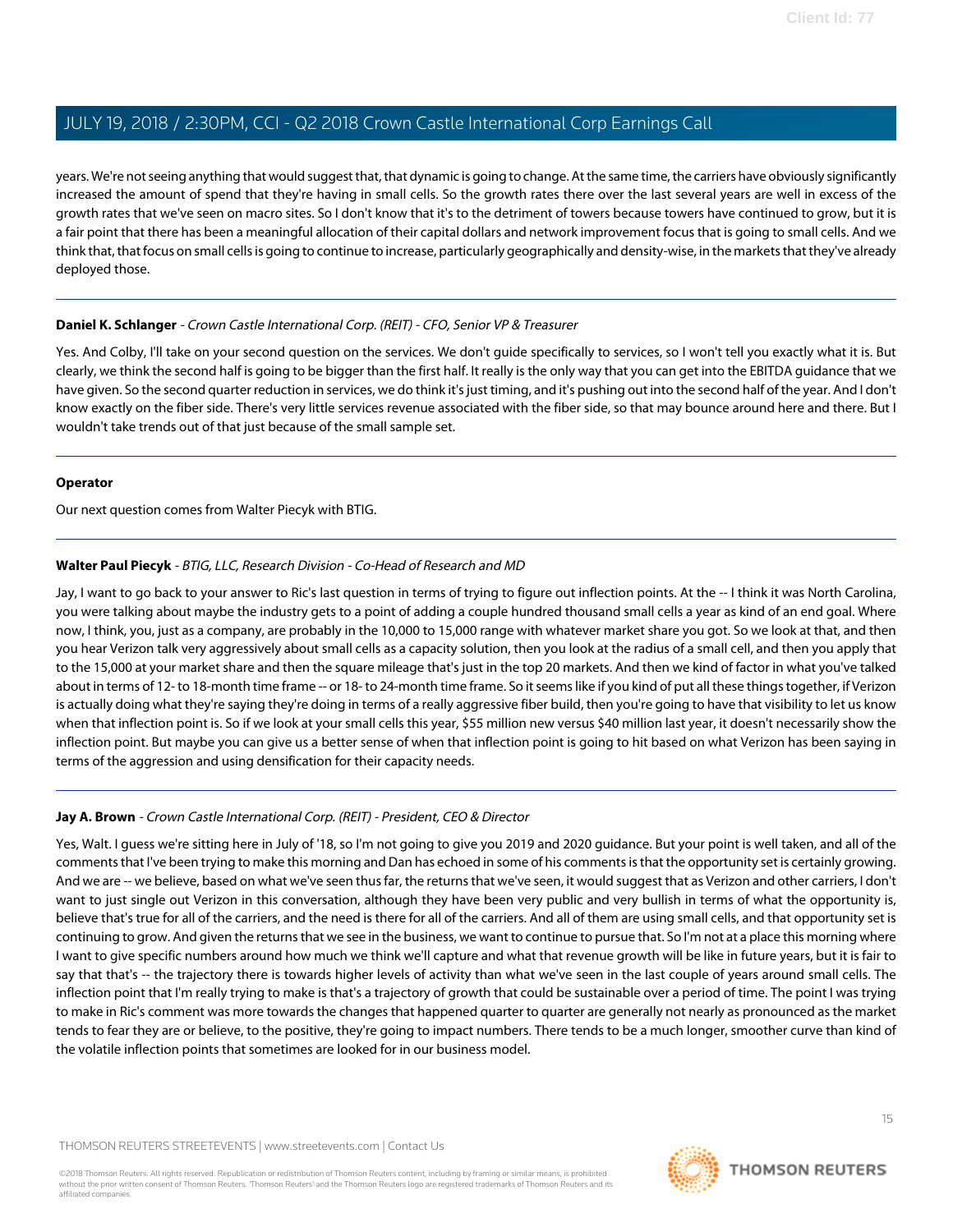## **Walter Paul Piecyk** - BTIG, LLC, Research Division - Co-Head of Research and MD

Understood. I guess it's just difficult for all of us, given what Verizon had said, that we're thinking there is going to be more of a quarter-to-quarter lift, and it never seems to happen. My second question is on prepaid. Is the expectation that prepaid is going to increase -- the prepaid rent is going to increase \$40 million? I think the way you've described this in the past is it will increase the same this year as it did last year, and I think that equated to \$40 million. Is that still the number for 2018?

## **Daniel K. Schlanger** - Crown Castle International Corp. (REIT) - CFO, Senior VP & Treasurer

Yes, that is still the number for 2018. Just to be fulsome about that, though, we also added from Lightower acquisition an additional \$40 million on top of that. So it looks like \$80 million in total, but the number you're trying to isolate is how much the prepaid rent grow on the business. It's about \$40 million this year.

# **Walter Paul Piecyk** - BTIG, LLC, Research Division - Co-Head of Research and MD

And most of that's going to be in the fiber business, right? So if we look at the \$55 million and the \$45 million that, substantially, most of that \$40 million or let's call it \$30 million is going to be in the fiber/small cell business, right? So the true new leasing activity would basically be the \$100 million minus that \$30 million or \$40 million from prepaid?

## **Daniel K. Schlanger** - Crown Castle International Corp. (REIT) - CFO, Senior VP & Treasurer

It will be in the fiber business. I think that it's all true leasing activity, but it is -- the majority of that \$40 million will be in the fiber business, yes.

#### <span id="page-15-0"></span>**Operator**

Our next question comes from Spencer Kurn with New Street Research.

#### **Spencer Harris Kurn** - New Street Research LLP - Analyst of Towers and Infrastructure

I just wanted to follow up on the commentary around the services ramp, the network services ramp for the back half of the year. Your guidance implies a really sharp sequential increase in the fourth quarter. Should we look at that as a sort of leading or [coincidal] indicator of leasing activity? Or is that just simply the timing of how it flowed in this year?

# **Daniel K. Schlanger** - Crown Castle International Corp. (REIT) - CFO, Senior VP & Treasurer

It's both the timing of how it flowed in this year and it's generally what we see in the business is that the fourth quarter is a high quarter in terms of services. So it's something that we've seen historically and we expect to happen this year. In terms of the second question is can you look through that and try to find an indicator of what the new leasing activity is, it's not really a one-for-one type of correlation there. So I wouldn't take it necessarily that, that is an indicator that things are changing or not. It's just the way that the timing of the services revenue is coming in through '18 is a big sequential jump in the fourth quarter.

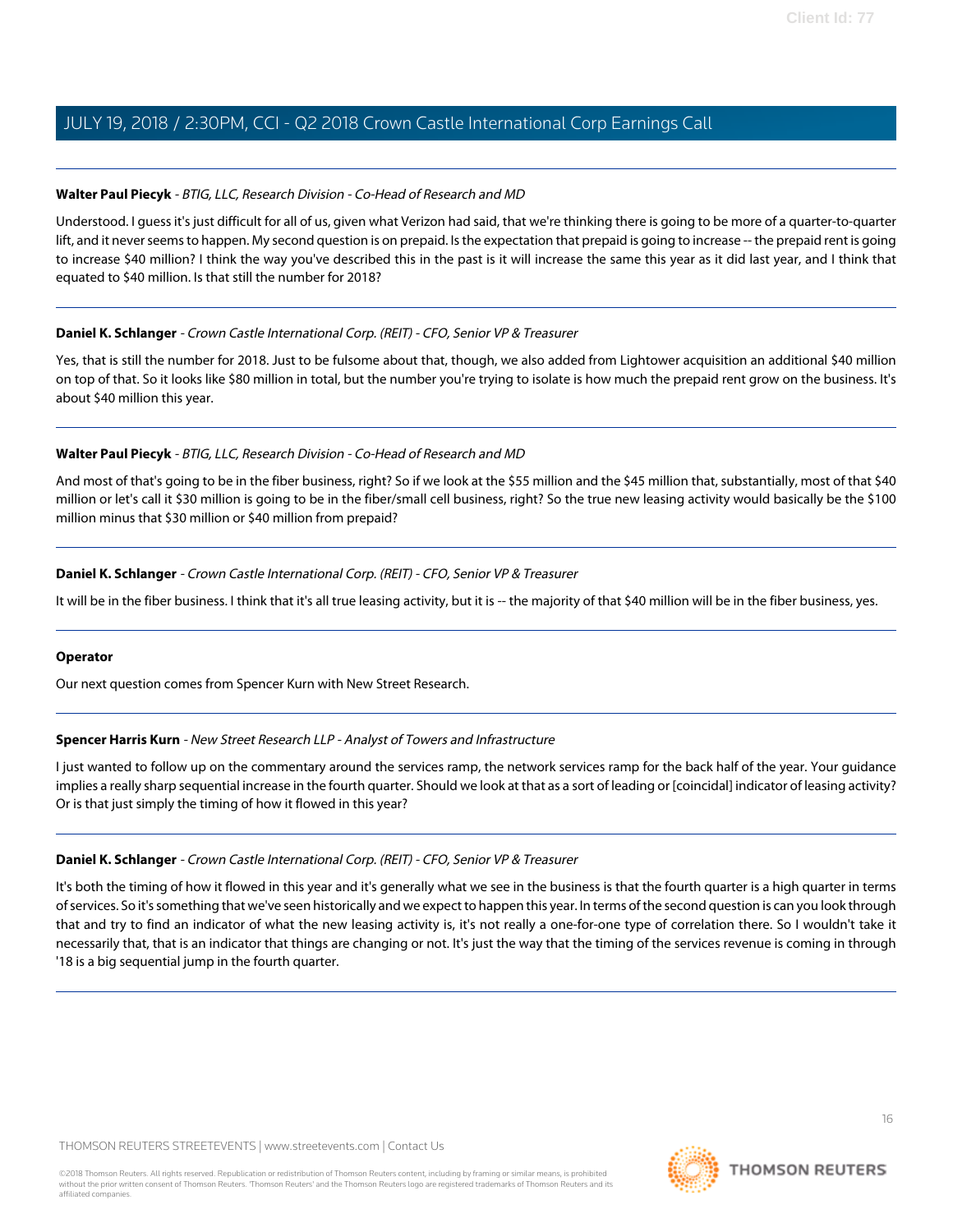## **Spencer Harris Kurn** - New Street Research LLP - Analyst of Towers and Infrastructure

Got it. And just one more question, if I may. We keep hearing that backlog and activity levels are rising, but it hasn't really flown through to organically seeing revenue growth in a material way this year. Could you just provide a little bit of context on how your backlogs, as they stand today, compare relative to prior years and how that sort of -- how the backlog is trending overall?

# **Jay A. Brown** - Crown Castle International Corp. (REIT) - President, CEO & Director

Sure. Spencer, maybe going up to really high level on that question, from a tower standpoint, typically, when we get an application, from the time we get an application to when we're on air, that revenue stream, depending on whether it's an amendment or a new lease, is somewhere between about 3 to 5 months and as long as about 9 to 12 months. That's true on the tower side. On the small cell side, which is -- we've spent the last several quarters talking more about the backlog there, that's generally an 18- to 24-month cycle from the time that we have the commitment until the time the small cell fiber is built and we're then on air and generating revenue. I wouldn't dismiss, though, the growth that we saw. I mean, going from \$40 million to \$55 million is a significant growth rate in the organic revenue. Now admittedly, this activity in 2018 correlates all the way back to activity that, in many cases, was signed during calendar year 2016. And we've made comments publicly on multiple occasions that in the first quarter of 2018, we signed as many nodes, contracted nodes, of new bookings in that first quarter as we did in all of calendar year 2016. So that portends activity that is 18 to 24 months from now. And as we continue to do that activity in bookings, we're continuing to kind of sort of push that cycle out another 18 to 24 months. So we have good visibility in terms of what's (inaudible) near-term results. You can see the benefit of the last couple of years of activity that we've seen and we've signed up, and (inaudible) is already starting to generate revenue and cash flows in line with what we had expected.

## **Operator**

<span id="page-16-0"></span>Our next question comes from Batya Levi with UBS.

#### **Batya Levi** - UBS Investment Bank, Research Division - Executive Director and Research Analyst

Just a few follow-ups. First, on Lightower, can you provide more color on the trends that you're seeing from demand from the enterprise segment and if there's any change in the churn that you had expected? And also, just SG&A has gone up to about 9% of revenues. How should we think about that on an ongoing basis?

# **Jay A. Brown** - Crown Castle International Corp. (REIT) - President, CEO & Director

On your first question, we continue to see great activity, in line with what we expected from enterprise clients. As I made comments earlier in the call, we think we're going to continue to grow that business not just in the markets that we're in currently but in markets beyond those markets as we utilize fiber that, today, is in locations that would be very attractive for enterprises and large hospitals, government, universities, et cetera. And we're in the process of continuing to pursue that. But Lightower is tracking where we had expected. As we've talked about in the past, we expect churn in the high single digits there. And then, that's basically been our experience over time, and it's playing out there. So we haven't changed our expectation there, and seeing the business perform basically in line with what we expected.

# **Daniel K. Schlanger** - Crown Castle International Corp. (REIT) - CFO, Senior VP & Treasurer

And on your second question, Batya, on SG&A, we have increased SG&A as we have invested in the productive capacity of our business, particularly around small cells. So as we've talked about and the question that was just asked by Spencer a second ago is what does the growth look like. Well, we were, a couple of years ago, a few years ago, in the position of putting on 5,000, 6,000, 7,000 small cells per year. Now we're in the position of putting on somewhere between 10,000 and 15,000 small cells per year, and that takes investment. And that's why it has grown and why we're so -- actually, we're excited about that growth because it's allowing us to achieve the strategic goal that we're looking for, which is positioning our

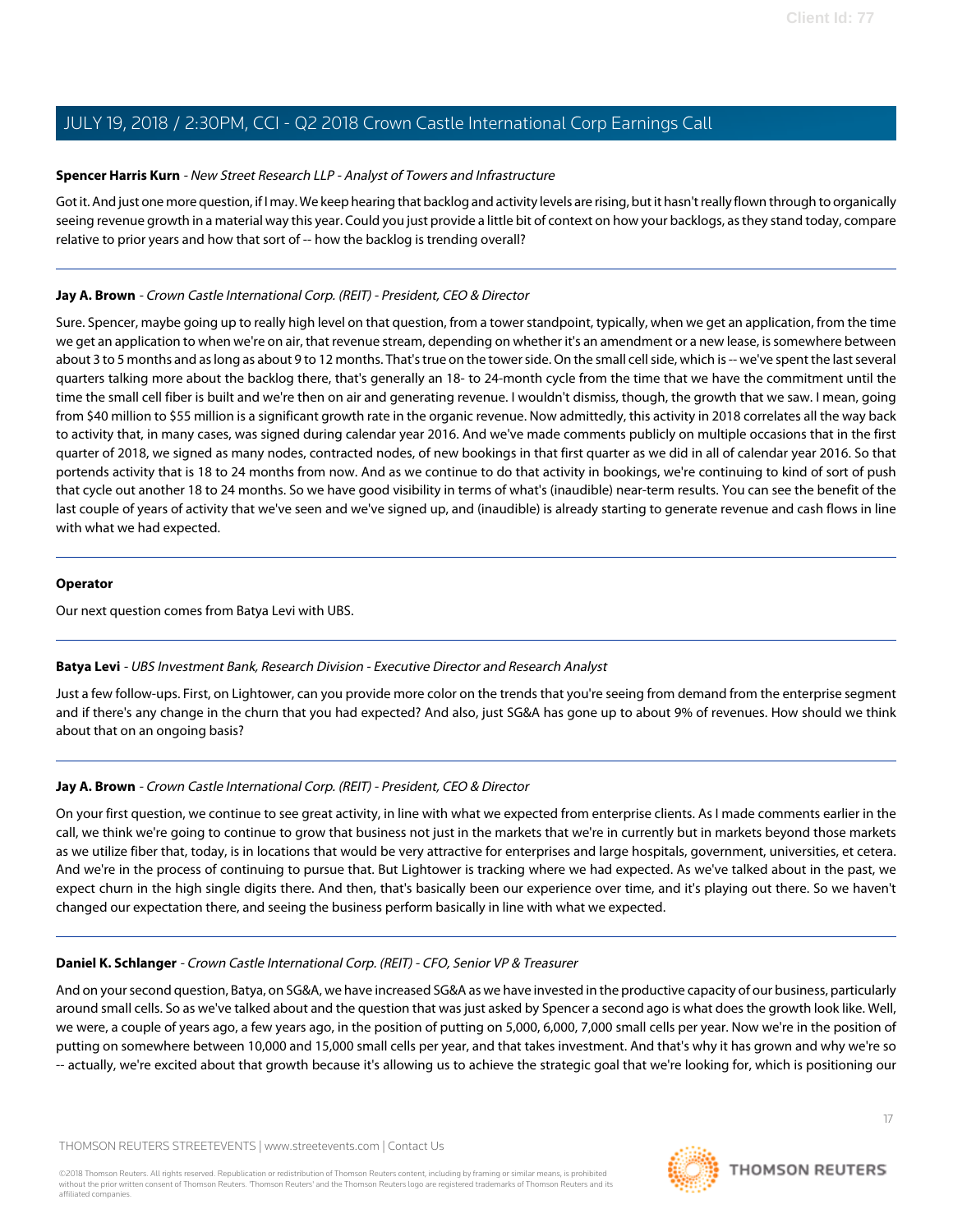company to take advantage of that small cell growth going forward. From here, we think that we are in that 10,000 to 15,000 small cell nodes per year range, and that's about where our backlog would dictate us to be, and therefore, we feel like we're in the right spot. To the extent that we grow even more, we may have to invest more in SG&A. But again, we think that, that would be a good news story because it would just say that the overall market is growing substantially, and it's something that we would be looking out to try to take advantage of. So our historical investments have gotten us this far, and we think that going forward, we can stay where we are or pretty close to it. But to the extent that we get more activity levels, we may need to invest more in our business.

#### **Batya Levi** - UBS Investment Bank, Research Division - Executive Director and Research Analyst

And you had also mentioned that you didn't include any synergies from these acquisitions. So could there be some relief on that going forward?

#### **Jay A. Brown** - Crown Castle International Corp. (REIT) - President, CEO & Director

Batya, I don't see us cutting our way to growth in the business. So I think we're more likely to be hiring individuals and growing the business rather than finding cost synergies. The opportunity here around revenue synergies and growing revenues from both small cells and the enterprise business that you asked about and other solutions there, we think, is enormous. And so we're going to -- if it plays out the way we believe, we're much more likely to be talking about additional revenue synergies rather than finding cost synergies.

# **Operator**

<span id="page-17-0"></span>Our next question comes from Robert Gutman with Guggenheim Partners.

#### **Robert Ari Gutman** - Guggenheim Securities, LLC, Research Division - Senior Analyst

You're taking a \$33 million charge next quarter, according to guidance, for retirement of long-term obligations and \$107 million for the year. I just want to make sure, does that refer to -- is that based on debt refinancing? Or does that refer to asset retirement obligations?

#### **Daniel K. Schlanger** - Crown Castle International Corp. (REIT) - CFO, Senior VP & Treasurer

Those are the debt refinancing costs that we incurred by extending the maturities that we've talked about.

#### <span id="page-17-1"></span>**Operator**

Our last question comes from Tim Horan with Oppenheimer.

#### **Timothy Kelly Horan** - Oppenheimer & Co. Inc., Research Division - MD and Senior Analyst

Jay, could you just maybe give the backlog on the fiber business, either dollar amount or small cell, and how it compared to a year ago? Because, I mean, all your comments are implying that we are seeing an acceleration of revenue growth next year and the year after. I know you're not looking to give specific guidance, but your commentary around how strong the bookings have been would kind of suggest that. Just any more color. I think that's what everyone's kind of asking at the end of the day. And I just had a quick follow-up.

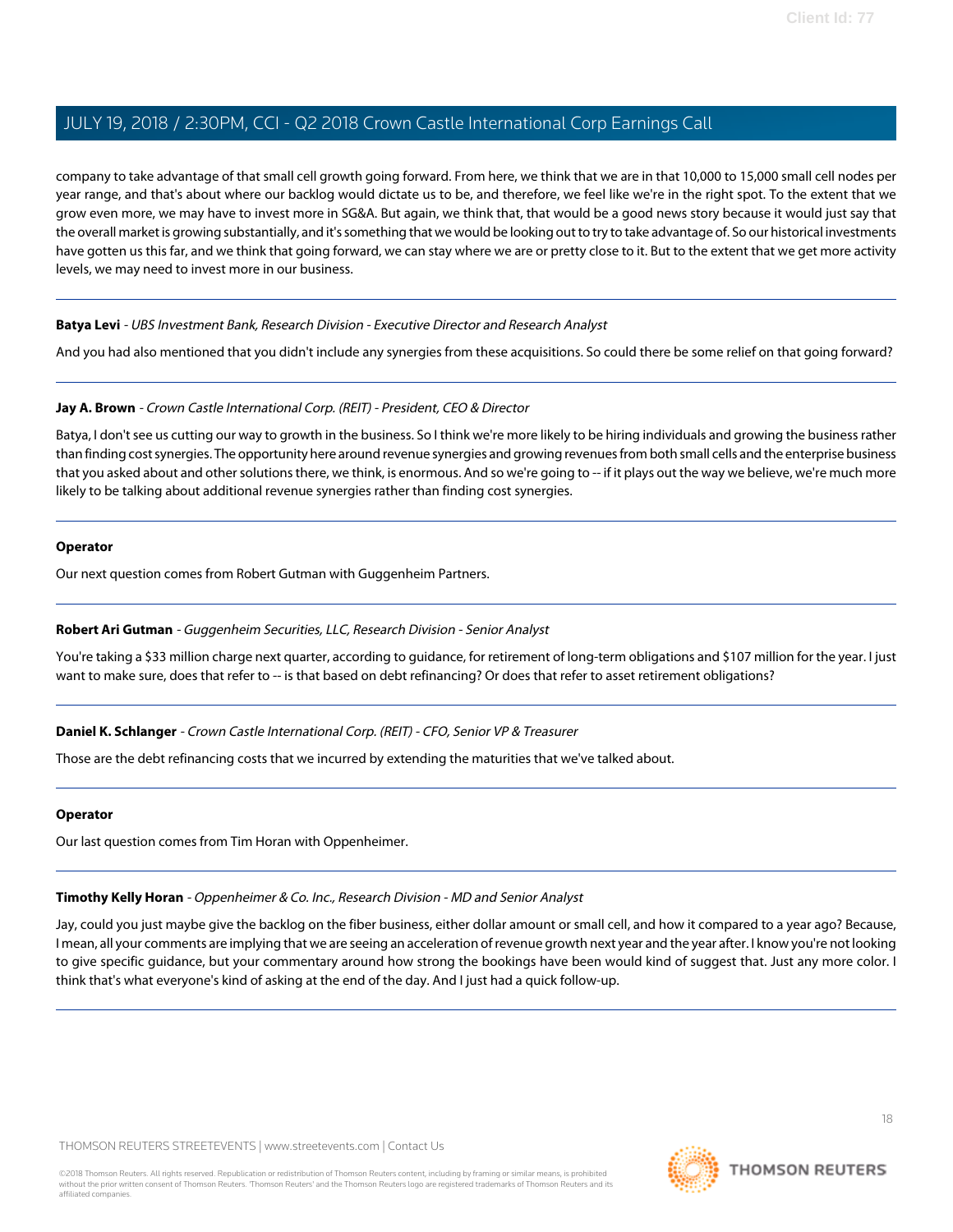#### **Jay A. Brown** - Crown Castle International Corp. (REIT) - President, CEO & Director

Yes, Tim. Again, I don't want to get into giving specific guidance for '19 and '20. I think this is why the conversation is so helpful for us to put a target out there in terms of what we think the dividend growth is going to be, 7% to 8%, and we believe -- on an annual basis of growth in the dividends per share. We believe we can achieve that dividend growth per share on an annual basis inclusive of the cost of the capital associated with the growing opportunity that we're seeing. So that's extending the long-term growth, and I think the best way to think about it in the current term and in the coming years is to think about and expect from us that we'll be able to grow the dividend 7% to 8% on an annual basis. And then as we get closer to kind of events where we're starting to recognize the revenue, I think we'll be a little clearer on what that opportunity is. And as we have in the past, good news, as we sit here in July, is you're only a few months away from us giving our 2019 outlook, which we typically do in October, and are planning on doing that again this year as we have done in the past. So we'll update you in October on what we're seeing for 2019.

## **Timothy Kelly Horan** - Oppenheimer & Co. Inc., Research Division - MD and Senior Analyst

And then just lastly, I know we touched on this, but clearly, it makes a lot more sense to share infrastructure. But Verizon seems to be wanting to build out a lot more of their own and, to a degree, AT&T. Verizon is deploying some passive optical technology that looks like will try to converge wireline and wireless networks together. And I guess the question is, do you think you've totally convinced the carriers that it makes a lot more sense to outsource and it would seem to make financial sense? But maybe is there a point that using some new passive optical technologies or really integrating wireless with wireline in ways that it makes more sense for them to do themselves?

## **Jay A. Brown** - Crown Castle International Corp. (REIT) - President, CEO & Director

I think you're going to see all of the carriers build some components of their needed small cell networks themselves. And we certainly don't believe -- while we're the clear leader at the moment and believe that we're best positioned to capture significant opportunities in the future, I certainly don't believe we're going to capture anywhere close to 100% of those opportunities. And the model that we've underwritten and are pursuing does not assume that we capture anywhere close to 100% of the opportunities. So I think you will continue to see the carriers invest in their own small cells and deploy them themself. I think you'll also have other infrastructure providers who enter the space as the market continues to develop beyond the top 25 markets and beyond the NFL cities, as I was making the point earlier. I think it's likely that you'll see other folks who see the returns that we've been able to achieve and want to invest and enter that business as a third-party infrastructure. I would agree with the part of your question where you note the convergence of wireless and wireline, and it's fundamental, frankly, to our investment thesis that there's a real convergence going on between wireless and wireline. And an integral part of that convergence is fiber. And our investments have positioned us, both in terms of the tower investments that we've made as well as the more recent fiber investments that we've made, have really positioned us at the very leading edge of that convergence and what next-generation communication networks are going to look like. So we believe the opportunity here at Crown Castle is compelling because it's the opportunity to not only get the benefit of the really long-term growth and opportunity that's there but also get the benefit, on an annual basis, of growing the dividend 7% to 8%.

So appreciate the questions. Great way to end the call.

#### **Operator**

At this time, speakers, we have no more questions. I'll turn it back to you for closing remarks.

# **Jay A. Brown** - Crown Castle International Corp. (REIT) - President, CEO & Director

Okay. Thanks, everyone, for joining the call this morning. We look forward to talking to you in the coming days.